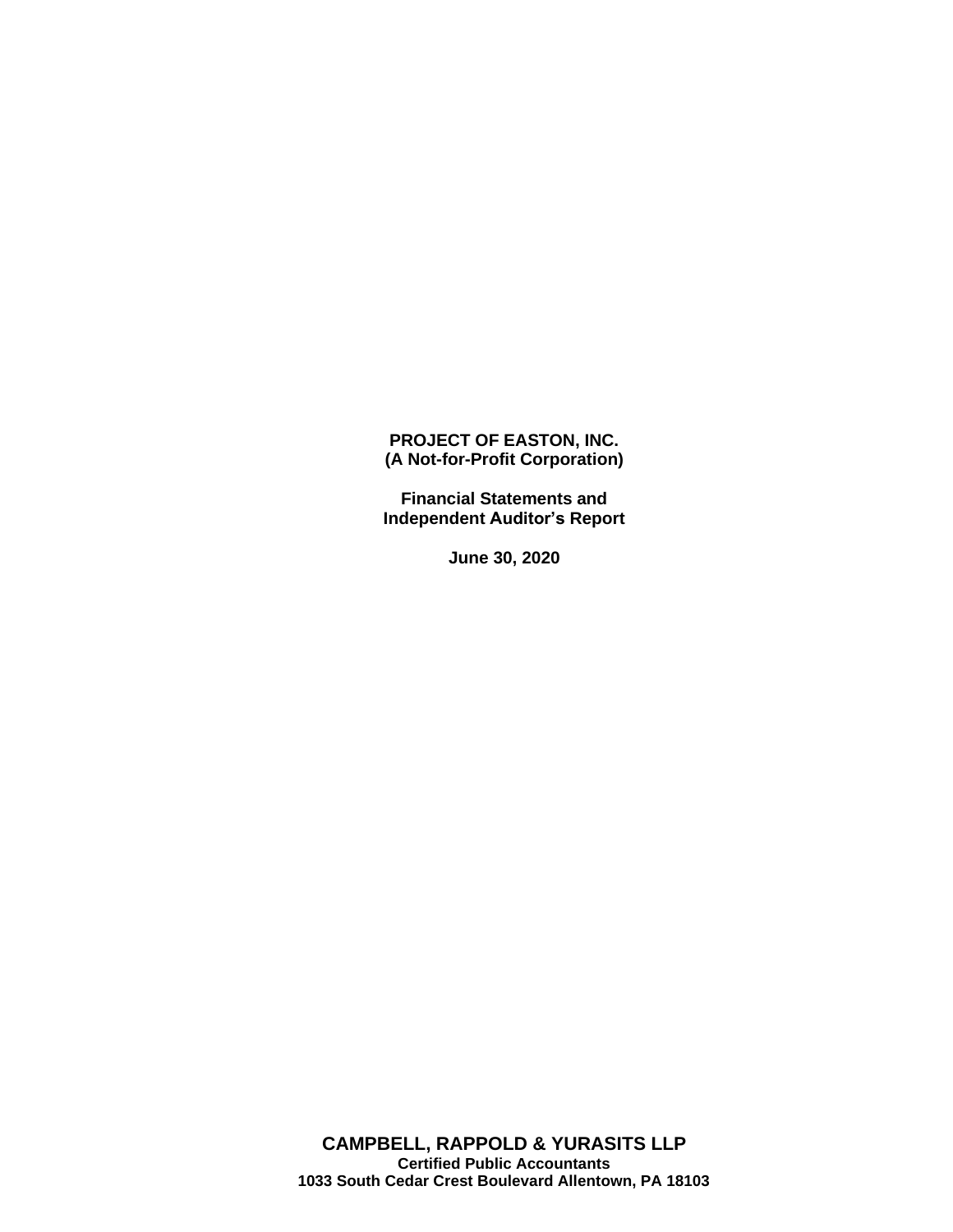# **PROJECT OF EASTON, INC. (A Not-for-Profit Corporation) TABLE OF CONTENTS**

|                                          | Page(s) |
|------------------------------------------|---------|
| <b>Independent Auditor's Report</b>      | $1 - 2$ |
| <b>Financial Statements:</b>             |         |
| <b>Statements of Financial Position</b>  | 3       |
| <b>Statements of Activities</b>          | 4       |
| <b>Statements of Functional Expenses</b> | 5       |
| <b>Statements of Cash Flows</b>          | 6       |
| <b>Notes to Financial Statements</b>     | 7 - 21  |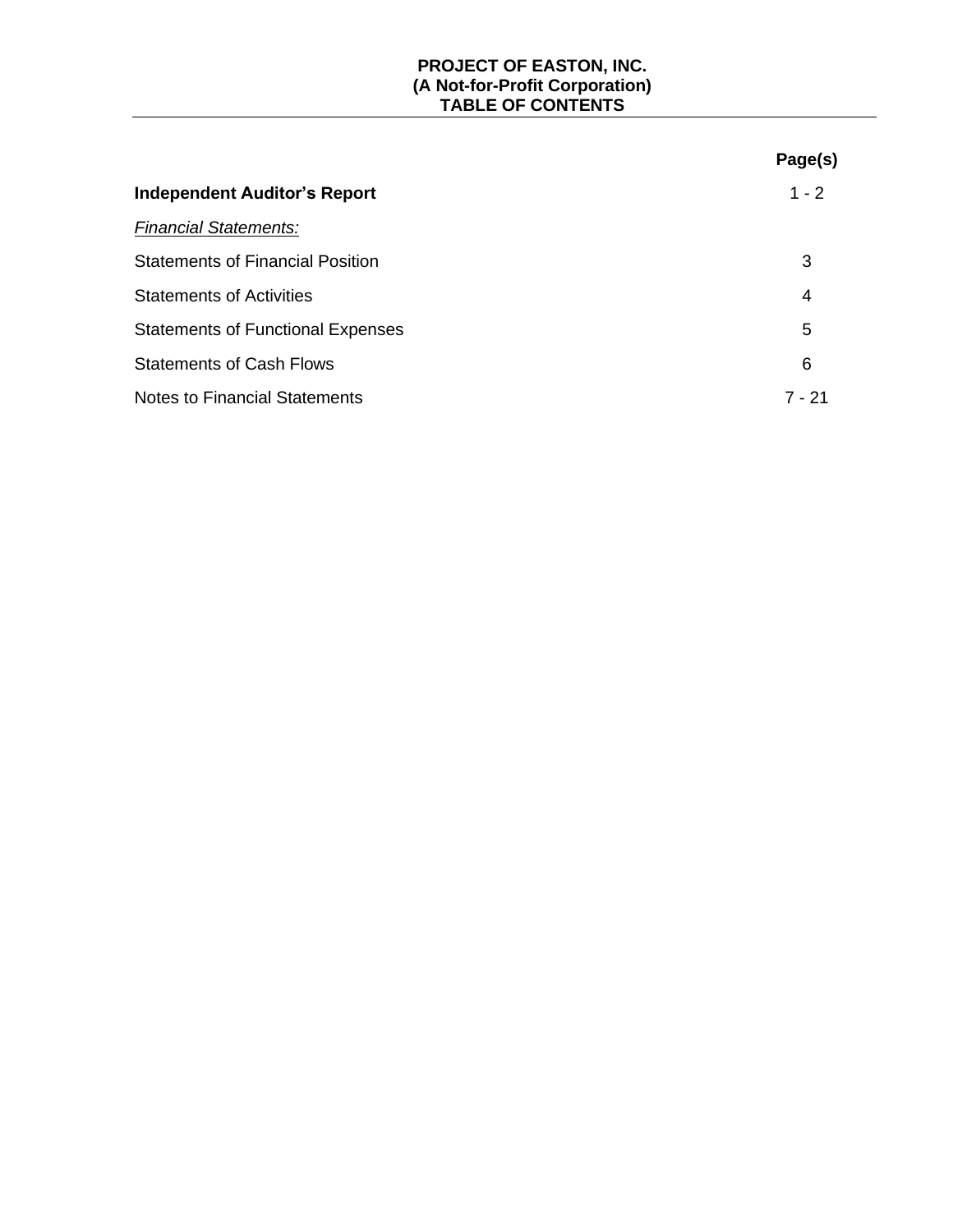

TARA L. BENDER, CPA, CSEP JAMES F. BOVA, CPA MARC A. BRINKER, CPA MELISSA A. GRUBE, CPA, CSEP DENNIS S. HELLER, CPA **WARREN R. HENDERSON, CPA** JASON L. SERFASS, CPA JOHN R. ZAYAITZ, CPA DAWN C. ANDERSON, CPA MICHELLE R. BITNER, CPA ROXANNA M. BRANDLE, CPA **KYLE ELSENBAUMER, CPA** PAUL G. MACK. CPA. CFE GREG MOSER, JR., CPA NICHOLAS A. OTTOLINI, CPA TARA M. SHELLHAMER, CPA HEIDI D. WOJCIECHOWSKI, CPA

# **INDEPENDENT AUDITOR'S REPORT**

To the Board of Directors ProJeCt of Easton, Inc. Easton, PA

We have audited the accompanying financial statements of ProJeCt of Easton, Inc. (A Not-for-Profit Corporation), which comprise the statements of financial position as of June 30, 2020 and 2019, and the related statements of activities, functional expenses and cash flows for the years then ended, and the related notes to the financial statements.

## **Management's Responsibility for the Financial Statements**

Management is responsible for the preparation and fair presentation of these financial statements in accordance with accounting principles generally accepted in the United States of America; this includes the design, implementation, and maintenance of internal control relevant to the preparation and fair presentation of financial statements that are free from material misstatement, whether due to fraud or error.

### **Auditor's Responsibility**

Our responsibility is to express an opinion on these financial statements based on our audits. We conducted our audits in accordance with auditing standards generally accepted in the United States of America. Those standards require that we plan and perform the audit to obtain reasonable assurance about whether the financial statements are free from material misstatement.

An audit involves performing procedures to obtain audit evidence about the amounts and disclosures in the financial statements. The procedures selected depend on the auditor's judgment, including the assessment of the risks of material misstatement of the financial statements, whether due to fraud or error. In making those risk assessments, the auditor considers internal control relevant to the entity's preparation and fair presentation of the financial statements in order to design audit procedures that are appropriate in the circumstances, but not for the purpose of expressing an opinion on the effectiveness of the entity's internal control. Accordingly, we express no such opinion. An audit also includes evaluating the appropriateness of accounting policies used and the reasonableness of significant accounting estimates made by management, as well as evaluating the overall presentation of the financial statements.

We believe that the audit evidence we have obtained is sufficient and appropriate to provide a basis for our audit opinion.

1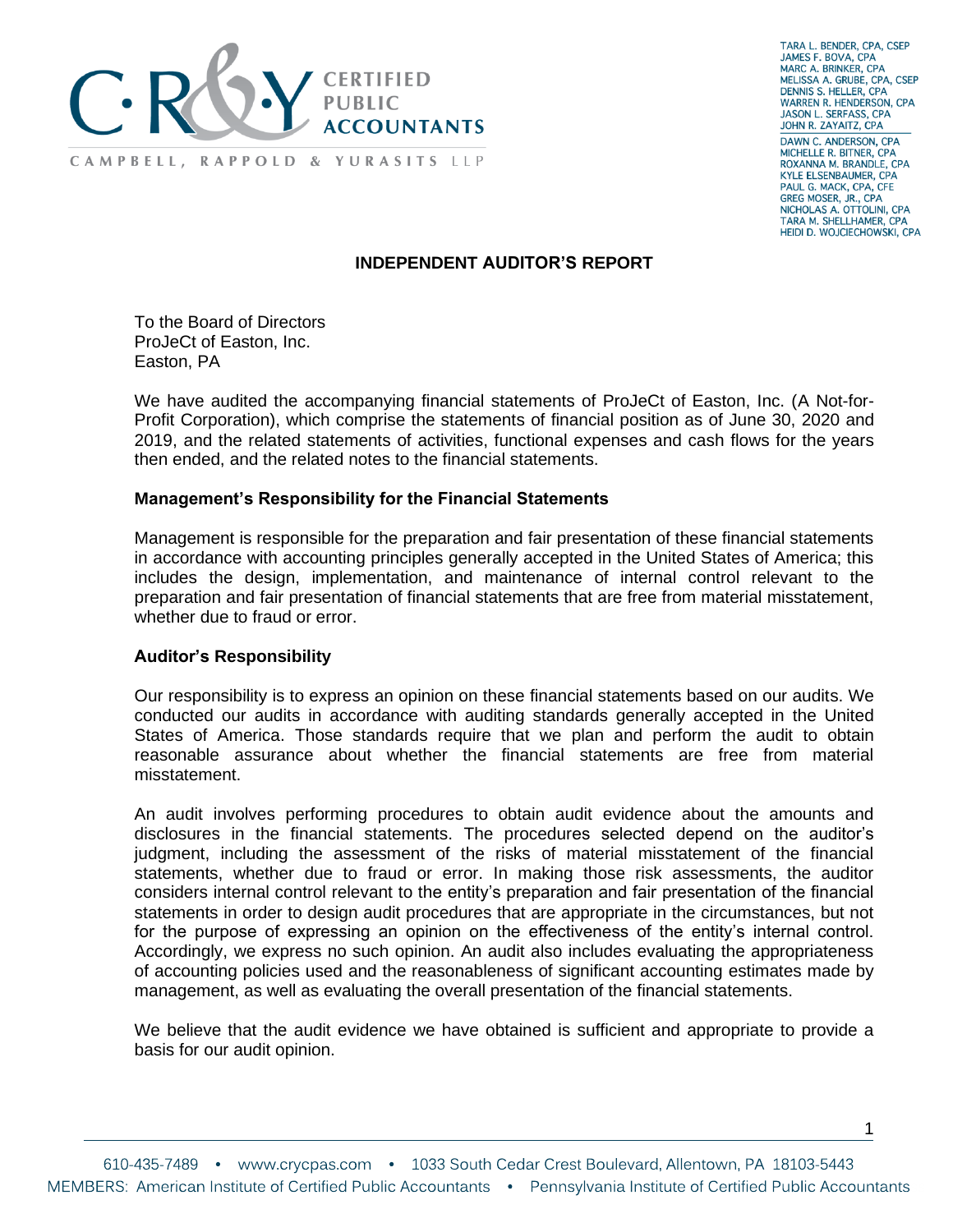# **Opinion**

In our opinion, the financial statements referred to above present fairly, in all material respects, the financial position of ProJeCt of Easton, Inc. as of June 30, 2020 and 2019, and the changes in its net assets and its cash flows for the years then ended in accordance with accounting principles generally accepted in the United Stat es of America.

Compbell, Rappold & Youasita UP

May 10, 2021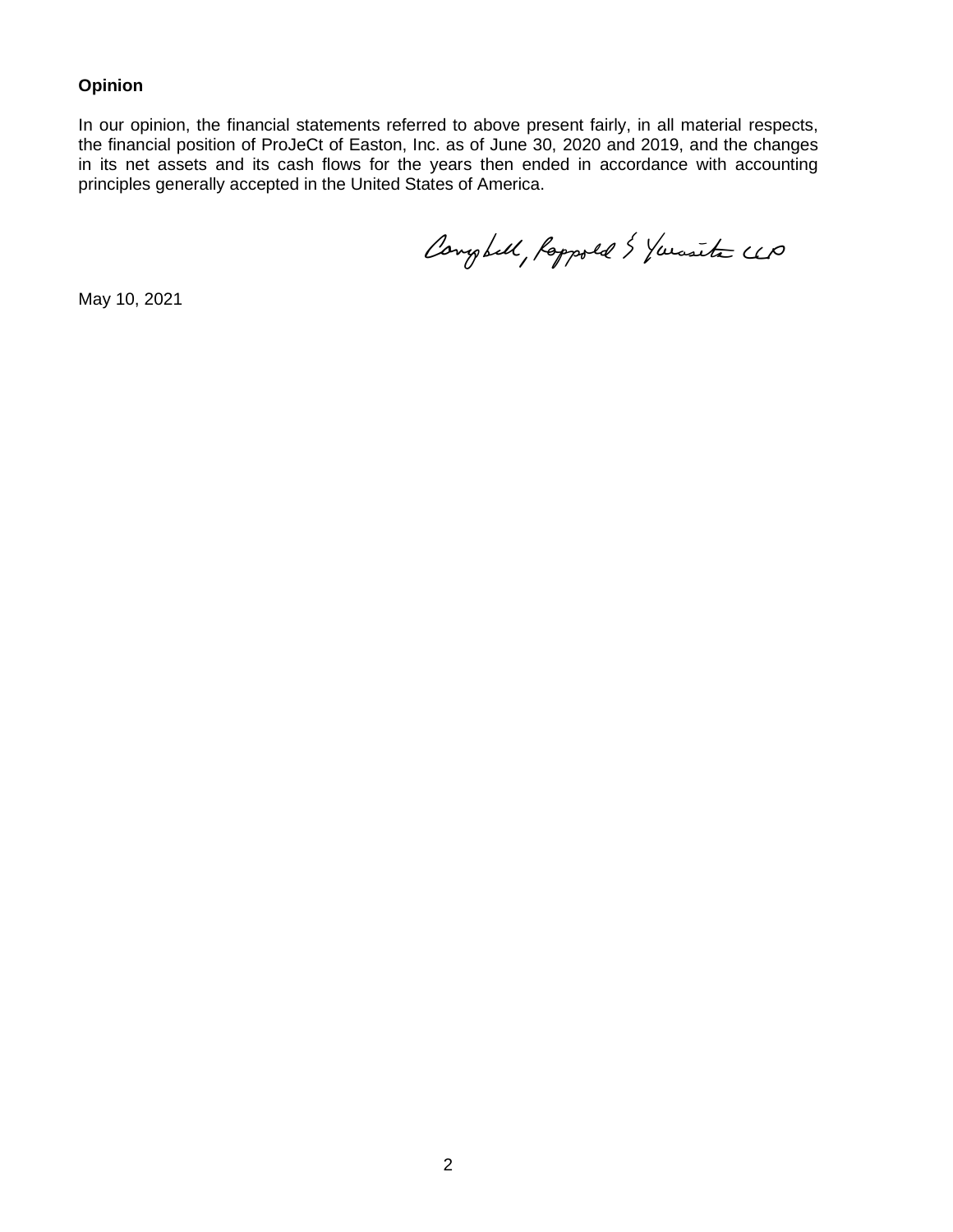## **PROJECT OF EASTON, INC. (A Not-for-Profit Corporation) STATEMENTS OF FINANCIAL POSITION June 30, 2020 and 2019**

|                                           |                      | June 30, 2020     |                 |                      | June 30, 2019       |                 |
|-------------------------------------------|----------------------|-------------------|-----------------|----------------------|---------------------|-----------------|
|                                           | <b>Without Donor</b> | <b>With Donor</b> |                 | <b>Without Donor</b> | <b>With Donor</b>   |                 |
| - ASSETS -                                | Restrictions         | Restrictions      | Total           | <b>Restrictions</b>  | <b>Restrictions</b> | Total           |
| <b>Current Assets:</b>                    |                      |                   |                 |                      |                     |                 |
| Cash and Cash Equivalents                 | \$<br>742,724        | \$<br>65,766      | \$<br>808,490   | \$<br>667,464        | \$<br>59,472        | 726,936<br>\$   |
| <b>Accounts Receivable</b>                | 73,614               |                   | 73,614          | 25,255               | 7,013               | 32,268          |
| Contributions Receivable (Note 4)         | 6,054                | 35,000            | 41,054          | 3,406                | 21,500              | 24,906          |
| <b>Prepaid Expenses</b>                   | 16,858               |                   | 16,858          | 16,160               |                     | 16,160          |
| <b>Total Current Assets</b>               | 839,250              | 100,766           | 940,016         | 712,285              | 87,985              | 800,270         |
| Long-Term Investments (Note 3 and 10)     | 537,057              | 1,616,374         | 2,153,431       | 425,559              | 1,689,563           | 2,115,122       |
| Property and Equipment, Net (Note 5)      | 10,675               | 998,888           | 1,009,563       | 9,400                | 1,027,929           | 1,037,329       |
| TOTAL ASSETS                              | 1,386,982<br>\$      | 2,716,028<br>\$   | \$<br>4,103,010 | \$<br>1,147,244      | \$<br>2,805,477     | \$<br>3,952,721 |
| - LIABILITIES AND NET ASSETS -            |                      |                   |                 |                      |                     |                 |
| <b>Current Liabilities:</b>               |                      |                   |                 |                      |                     |                 |
| Line of Credit (Note 6)                   | \$                   | \$                | \$              | \$                   | \$                  | \$              |
| Accounts Payable and Accrued Expenses     | 26,251               |                   | 26,251          | 42,856               |                     | 42.856          |
| Payroll and Related Accruals              | 82,125               |                   | 82,125          | 69,709               |                     | 69,709          |
| <b>Deferred Revenue</b>                   | 20,102               |                   | 20,102          |                      |                     |                 |
| <b>Total Current Liabilities</b>          | 128,478              |                   | 128,478         | 112,565              |                     | 112,565         |
| Paycheck Protection Program Loan (Note 8) | 196,100              |                   | 196,100         |                      |                     |                 |
| <b>Total Liabilities</b>                  | 324,578              |                   | 324,578         | 112,565              |                     | 112,565         |
| - NET ASSETS -                            |                      |                   |                 |                      |                     |                 |
| Undesignated                              | 658,061              |                   | 658,061         | 660,902              |                     | 660,902         |
| Board Designated-Operating Reserve        | 393,668              |                   | 393,668         | 364,377              |                     | 364,377         |
| Invested in Property and Equipment        | 10,675               | 998,888           | 1,009,563       | 9,400                | 1,027,929           | 1,037,329       |
| With Donor Restrictions (Note 9)          |                      | 1,717,140         | 1,717,140       |                      | 1,777,548           | 1,777,548       |
| <b>Total Net Assets</b>                   | 1,062,404            | 2,716,028         | 3,778,432       | 1,034,679            | 2,805,477           | 3,840,156       |
| TOTAL LIABILITIES AND NET ASSETS          | 1,386,982<br>- \$    | 2,716,028<br>S.   | 4,103,010<br>\$ | 1,147,244<br>\$      | 2,805,477<br>S.     | 3,952,721<br>S. |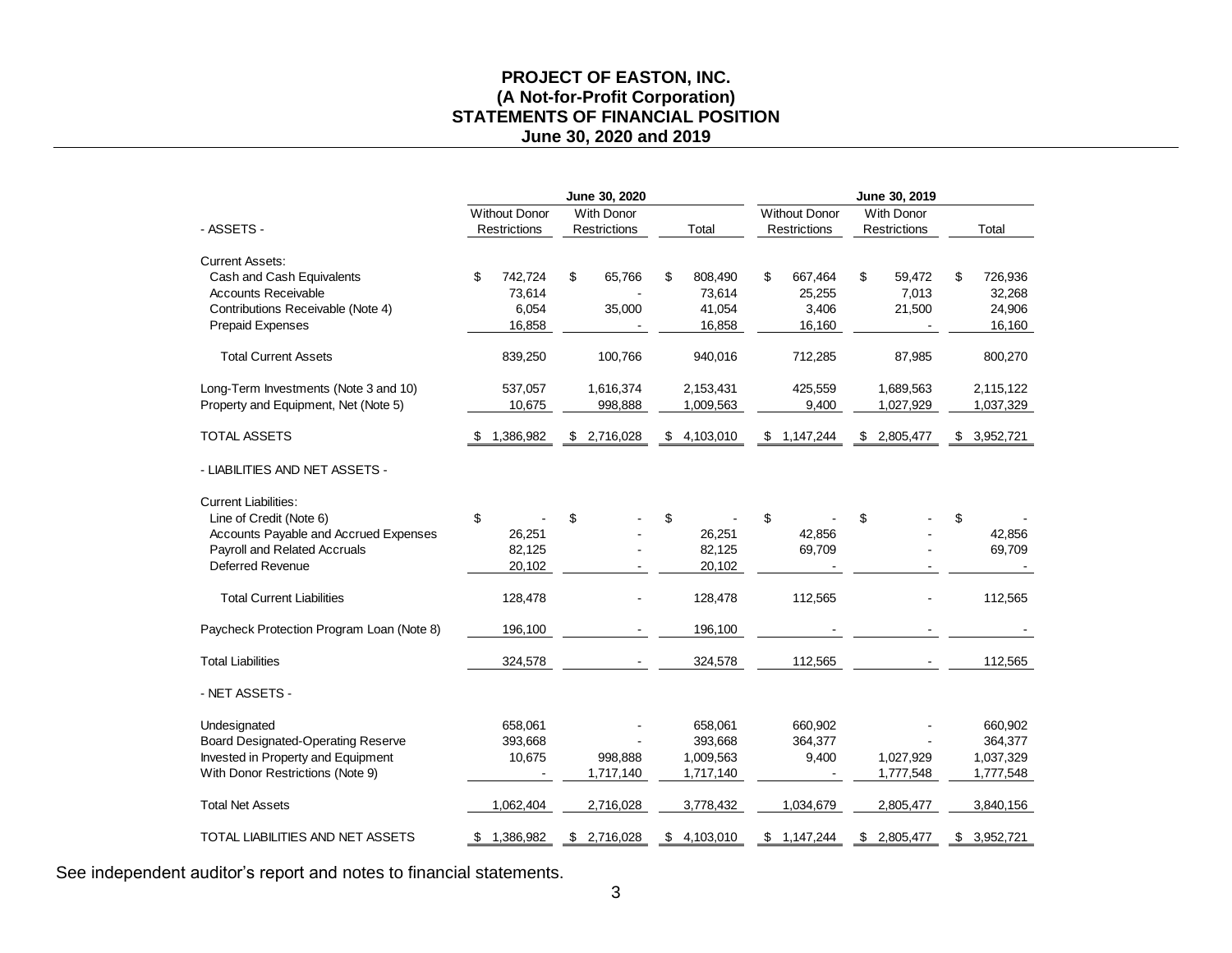## **PROJECT OF EASTON, INC. (A Not-for-Profit Corporation) STATEMENTS OF ACTIVITIES Years Ended June 30, 2020 and 2019**

|                                                              | Year Ended June 30, 2020 |                                      |    |                            |    |            |    | Year Ended June 30, 2019             |    |                            |    |            |
|--------------------------------------------------------------|--------------------------|--------------------------------------|----|----------------------------|----|------------|----|--------------------------------------|----|----------------------------|----|------------|
|                                                              |                          | <b>Without Donor</b><br>Restrictions |    | With Donor<br>Restrictions |    | Total      |    | <b>Without Donor</b><br>Restrictions |    | With Donor<br>Restrictions |    | Total      |
| <b>Operating Activities:</b><br>Revenues, Gains and Support: |                          |                                      |    |                            |    |            |    |                                      |    |                            |    |            |
| Contributions                                                | \$                       | 576,828                              | \$ | 207,700                    | \$ | 784,528    | \$ | 426,883                              | \$ | 307,797                    | \$ | 734,680    |
| <b>Special Events</b>                                        |                          |                                      |    |                            |    |            |    |                                      |    |                            |    |            |
| Revenues                                                     |                          | 46,709                               |    | 1,000                      |    | 47,709     |    | 130,369                              |    |                            |    | 130,369    |
| <b>Expenses</b>                                              |                          | (14, 154)                            |    |                            |    | (14, 154)  |    | (23, 887)                            |    |                            |    | (23, 887)  |
| Net                                                          |                          | 32,555                               |    | 1,000                      |    | 33,555     |    | 106,482                              |    |                            |    | 106,482    |
| <b>Contract Revenue</b>                                      |                          | 429,304                              |    |                            |    | 429,304    |    | 403,563                              |    | 14,026                     |    | 417,589    |
| In-Kind Contributions                                        |                          | 328,117                              |    |                            |    | 328,117    |    | 233,950                              |    |                            |    | 233,950    |
| Other Income                                                 |                          | 3,125                                |    |                            |    | 3,125      |    | 2,765                                |    |                            |    | 2,765      |
|                                                              |                          | 1,369,929                            |    | 208,700                    |    | 1,578,629  |    | 1,173,643                            |    | 321,823                    |    | 1,495,466  |
| Net Assets Released from Restrictions                        |                          | 306,410                              |    | (306, 410)                 |    |            |    | 420,492                              |    | (420, 492)                 |    |            |
| TOTAL REVENUES, GAINS AND OTHER SUPPORT                      |                          | 1,676,339                            |    | (97, 710)                  |    | 1,578,629  |    | 1,594,135                            |    | (98, 669)                  |    | 1,495,466  |
| Expenses:                                                    |                          |                                      |    |                            |    |            |    |                                      |    |                            |    |            |
| <b>Program Services</b>                                      |                          | 1,453,169                            |    |                            |    | 1,453,169  |    | 1,402,327                            |    |                            |    | 1,402,327  |
| <b>Supporting Services:</b>                                  |                          |                                      |    |                            |    |            |    |                                      |    |                            |    |            |
| Management and General                                       |                          | 126,340                              |    |                            |    | 126,340    |    | 134,325                              |    |                            |    | 134,325    |
| Fundraising                                                  |                          | 101,730                              |    |                            |    | 101,730    |    | 87,523                               |    |                            |    | 87,523     |
| <b>Total Supporting Services</b>                             |                          | 228,070                              |    |                            |    | 228,070    |    | 221,848                              |    |                            |    | 221,848    |
| <b>TOTAL EXPENSES</b>                                        |                          | 1,681,239                            |    |                            |    | 1,681,239  |    | 1,624,175                            |    |                            |    | 1,624,175  |
| Decrease in Net Assets from Operating Activities             |                          | (4,900)                              |    | (97, 710)                  |    | (102, 610) |    | (30,040)                             |    | (98, 669)                  |    | (128, 709) |
| Nonoperating:                                                |                          |                                      |    |                            |    |            |    |                                      |    |                            |    |            |
| <b>Investment Return</b>                                     |                          | 32,625                               |    | 8,261                      |    | 40,886     |    | 24,287                               |    | 91,663                     |    | 115,950    |
| <b>Capital Contributions</b>                                 |                          |                                      |    |                            |    |            |    |                                      |    |                            |    |            |
| Increase in Net Assets from Nonoperating Activities          |                          | 32,625                               |    | 8,261                      |    | 40,886     |    | 24,287                               |    | 91,663                     |    | 115,950    |
| Increase (Decrease) in Net Assets                            |                          | 27,725                               |    | (89, 449)                  |    | (61, 724)  |    | (5,753)                              |    | (7,006)                    |    | (12, 759)  |
| Net Assets, Beginning of Year                                |                          | 1,034,679                            |    | 2,805,477                  |    | 3,840,156  |    | 1,040,432                            |    | 2,812,483                  |    | 3,852,915  |
| NET ASSETS, END OF YEAR                                      | \$                       | 1,062,404                            | \$ | 2,716,028                  | \$ | 3,778,432  | \$ | 1,034,679                            | \$ | 2,805,477                  | \$ | 3,840,156  |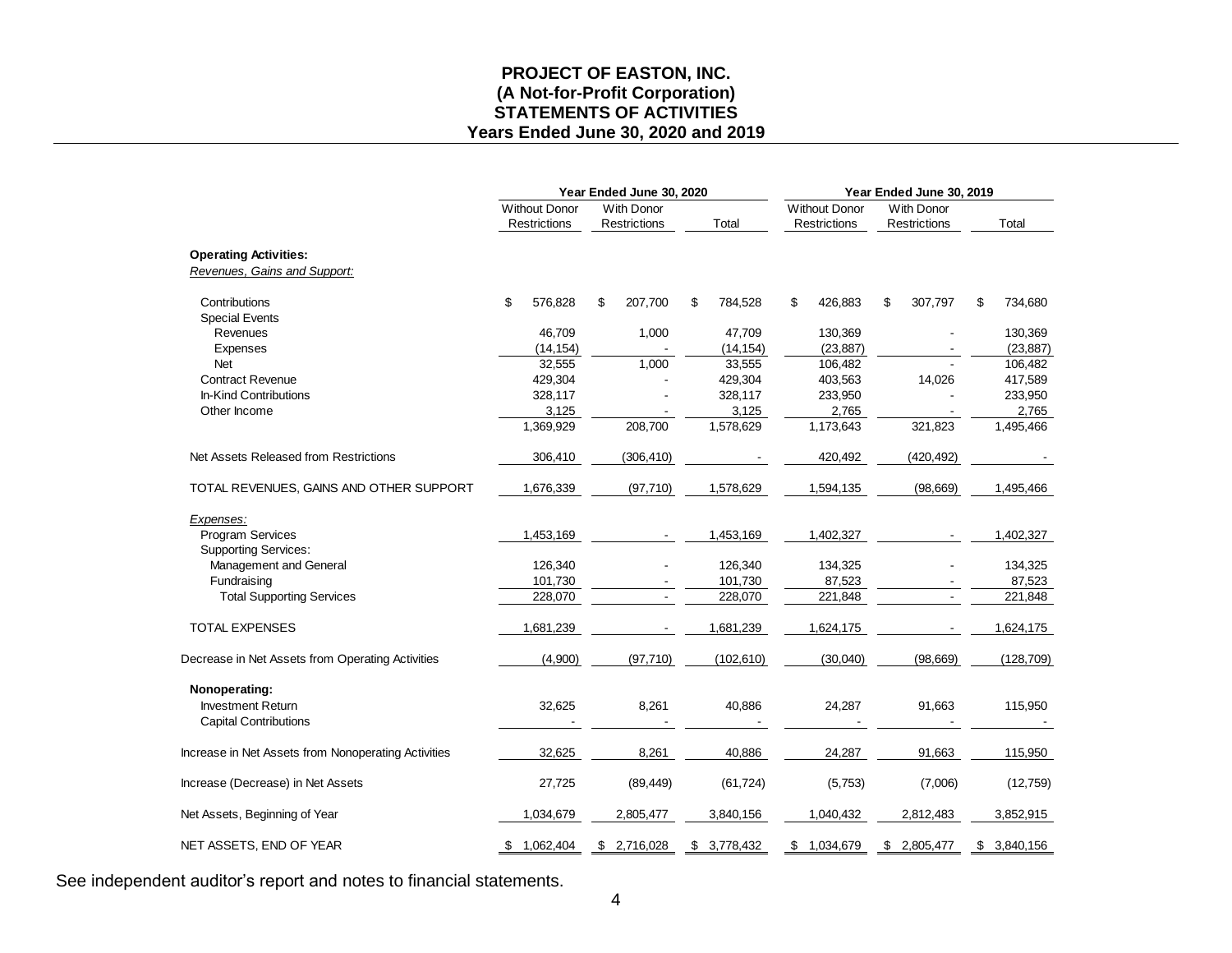#### **PROJECT OF EASTON, INC. (A Not-for-Profit Corporation) STATEMENTS OF FUNCTIONAL EXPENSES Years Ended June 30, 2020 and 2019**

|                                                                              | Year Ended June 30, 2020 |           |                            |             |    |             |    |           | Year Ended June 30, 2019 |           |                            |             |    |             |    |           |
|------------------------------------------------------------------------------|--------------------------|-----------|----------------------------|-------------|----|-------------|----|-----------|--------------------------|-----------|----------------------------|-------------|----|-------------|----|-----------|
|                                                                              |                          |           | <b>Supporting Services</b> |             |    |             |    |           |                          |           | <b>Supporting Services</b> |             |    |             |    |           |
|                                                                              |                          | Program   |                            | Management  |    |             |    |           |                          | Program   |                            | Management  |    |             |    |           |
|                                                                              |                          | Services  |                            | and General |    | Fundraising |    | Total     |                          | Services  |                            | and General |    | Fundraising |    | Total     |
| Personnel Related Expenses                                                   | \$                       | 853,930   | \$                         | 87,701      | \$ | 79,978      | \$ | 1,021,609 | \$                       | 860,354   | \$                         | 94,522      | \$ | 63,148      | \$ | 1,018,024 |
| Professional Fee Related Expenses                                            |                          | 54,333    |                            | 16,079      |    |             |    | 70,412    |                          | 61,368    |                            | 13,971      |    |             |    | 75,339    |
| <b>Operating Expenses</b>                                                    |                          | 50,162    |                            | 14,414      |    | 21,640      |    | 86,216    |                          | 52,660    |                            | 15,090      |    | 24,318      |    | 92,068    |
| Program Related Expenses                                                     |                          | 70,781    |                            |             |    |             |    | 70,781    |                          | 81,506    |                            |             |    |             |    | 81,506    |
| In-Kind Program Expenses                                                     |                          | 327,692   |                            | 425         |    |             |    | 328,117   |                          | 231,750   |                            | 2,200       |    |             |    | 233,950   |
| Volunteer and Donor Expenses                                                 |                          | 152       |                            | 3           |    | 112         |    | 267       |                          | 772       |                            | 22          |    | 57          |    | 851       |
| <b>Facility Expenses</b>                                                     |                          | 61,766    |                            | 6,805       |    |             |    | 68,571    |                          | 77,607    |                            | 6,908       |    |             |    | 84,515    |
| <b>Special Event Expenses</b>                                                |                          |           |                            |             |    | 14,154      |    | 14,154    |                          |           |                            |             |    | 23,887      |    | 23,887    |
| <b>Total Before Depreciation</b>                                             |                          | 1,418,816 |                            | 125,427     |    | 115,884     |    | 1,660,127 |                          | 1,366,017 |                            | 132,713     |    | 111,410     |    | 1,610,140 |
| Depreciation                                                                 |                          | 34,353    |                            | 913         |    |             |    | 35,266    |                          | 36,310    |                            | 1,612       |    |             |    | 37,922    |
| <b>Total Expenses by Function</b>                                            |                          | 1,453,169 |                            | 126,340     |    | 115,884     |    | 1,695,393 |                          | 1,402,327 |                            | 134,325     |    | 111,410     |    | 1,648,062 |
| Less: Expenses Included With<br>Revenues on the Statements of<br>Activities: |                          |           |                            |             |    |             |    |           |                          |           |                            |             |    |             |    |           |
| Direct Costs of Special Events                                               |                          |           |                            |             |    | (14, 154)   |    | (14, 154) |                          |           |                            |             |    | (23, 887)   |    | (23, 887) |
|                                                                              |                          | 1,453,169 | S.                         | 126,340     | \$ | 101,730     | S. | 1,681,239 | \$                       | 1,402,327 | \$                         | 134,325     | S. | 87,523      | \$ | 1,624,175 |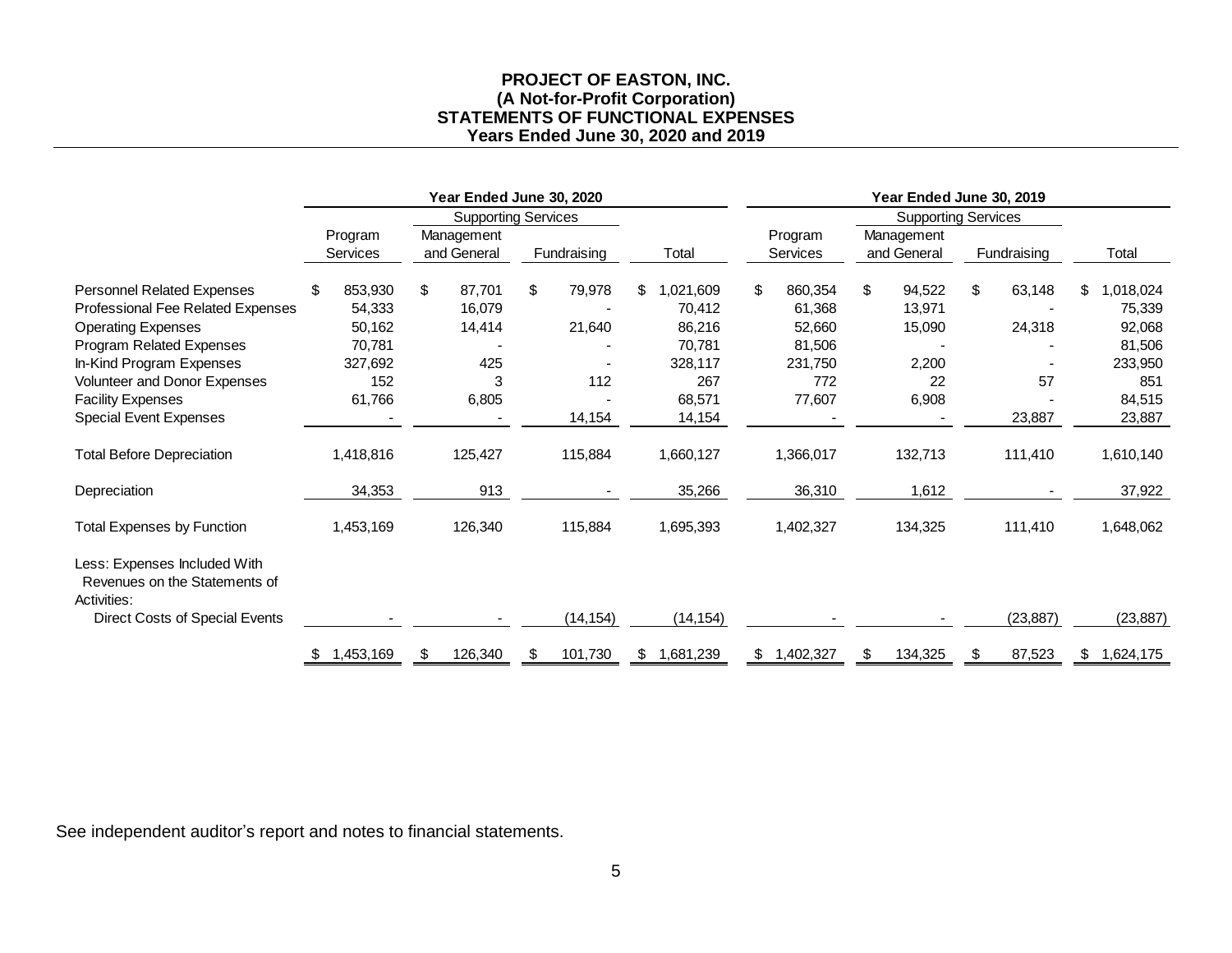## **PROJECT OF EASTON, INC. (A Not-for-Profit Corporation) STATEMENTS OF CASH FLOWS Years Ended June 30, 2020 and 2019**

|                                                            | Year Ended June 30, |            |               |            |  |
|------------------------------------------------------------|---------------------|------------|---------------|------------|--|
|                                                            |                     | 2020       |               | 2019       |  |
| Cash Flows from Operating Activities:                      |                     |            |               |            |  |
| Change in Net Assets                                       | \$                  | (102, 610) | \$            | (12,759)   |  |
| Adjustments to Reconcile Change in                         |                     |            |               |            |  |
| Net Assets to Net Cash Provided (Used) by                  |                     |            |               |            |  |
| <b>Operating Activities:</b>                               |                     |            |               |            |  |
| Depreciation and Amortization                              |                     | 35,266     |               | 37,922     |  |
| Unrealized (Gain) Loss on Investments                      |                     | 13,369     |               | (68, 310)  |  |
| Realized (Gain) Loss on Sale of Investments                |                     | (2,554)    |               | 3,680      |  |
| Decrease/(Increase) in Accounts Receivable                 |                     | (41, 346)  |               | 36,517     |  |
| Decrease/(Increase) in Contributions Receivable for        |                     |            |               |            |  |
| <b>Operating Purposes</b>                                  |                     | (16, 148)  |               | 12,196     |  |
| Increase in Prepaid Expenses                               |                     | (698)      |               | (2, 553)   |  |
| Increase in Accounts Payable and                           |                     |            |               |            |  |
| <b>Other Liabilities</b>                                   |                     | 15,913     |               | 9,579      |  |
| Net Cash Provided (Used) by Operating Activities           |                     | (98, 808)  |               | 16,272     |  |
| Cash Flows from Investing Activities:                      |                     |            |               |            |  |
| Purchase of Property and Equipment                         |                     | (7,500)    |               |            |  |
| Proceeds from Sale of Investments                          |                     | 285,903    |               | 156,068    |  |
| Purchase of Investments                                    |                     | (335, 027) |               | (207, 650) |  |
| Net Cash Used by Investing Activities                      |                     | (56,624)   |               | (51, 582)  |  |
| <b>Cash Flows from Financing Activities:</b>               |                     |            |               |            |  |
| Borrowing on PPP Loan                                      |                     | 196,100    |               |            |  |
| Net Cash Provided by Financing Activities                  |                     | 196,100    |               |            |  |
| Net Increase (Decrease) in Cash and Cash Equivalents       |                     | 40,668     |               | (35, 310)  |  |
| Cash and Cash Equivalents, Beginning of Year               |                     | 726,936    |               | 762,246    |  |
| CASH AND CASH EQUIVALENTS, END OF YEAR                     | \$                  | 767,604    | \$            | 726,936    |  |
| Supplemental Data:                                         |                     |            |               |            |  |
| In-Kind Contributions (Food, Supplies, and Transportation) | \$                  | 328,117    | \$            | 233,950    |  |
|                                                            |                     |            |               |            |  |
| In-Kind - Special Events Related                           | \$                  | 5,048      | \$            | 8,500      |  |
| Stocks Contributed (Included in Contributions)             | \$                  | 61,540     | $\frac{1}{2}$ | 59,961     |  |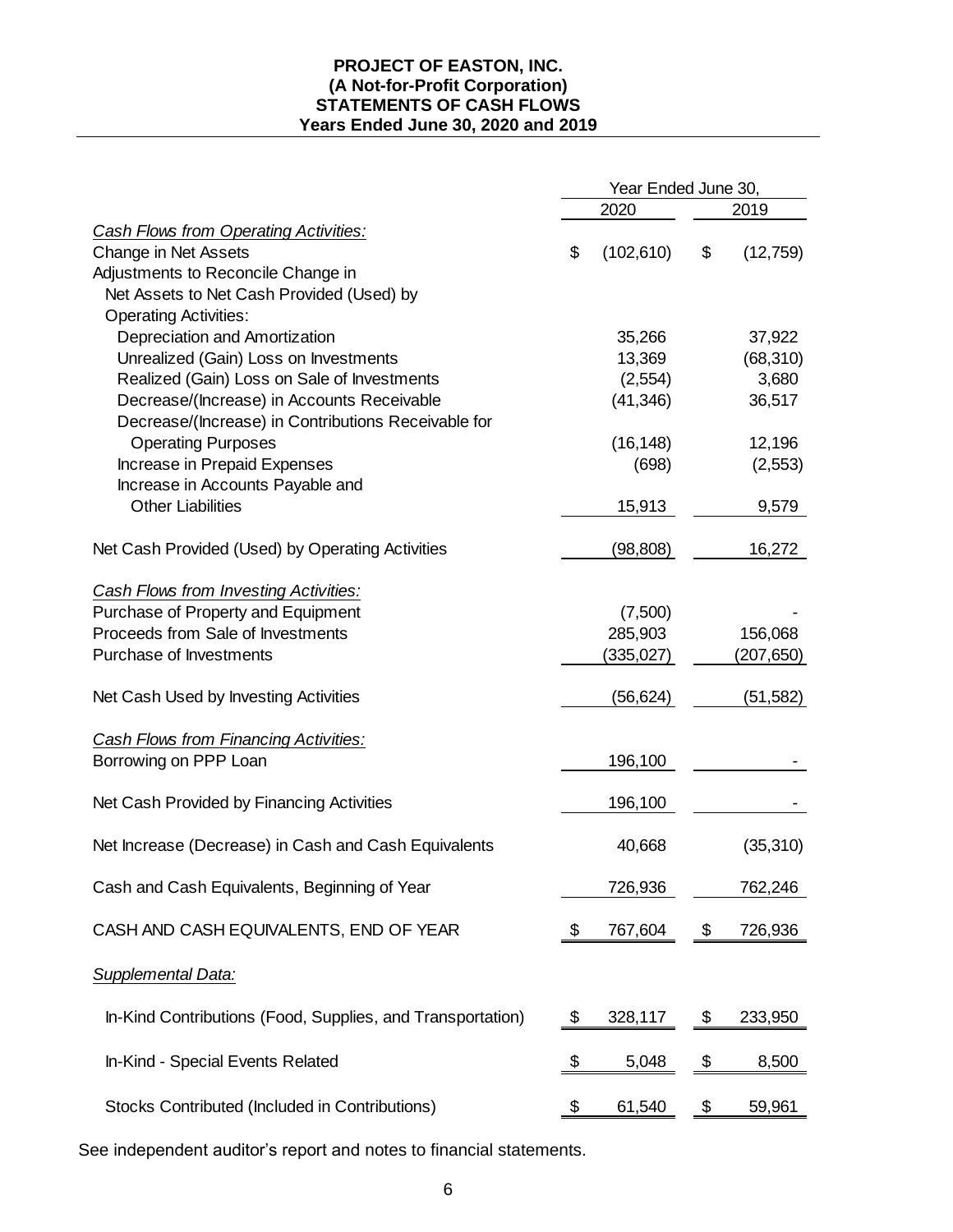## **1. Nature of Activities and Summary of Significant Accounting Policies**

### *Nature of Activities*

ProJeCt of Easton, Inc. (ProJeCt) is a community benefit human service agency founded in 1968. The mission is to build a better community by helping people to help themselves. The agency improves the community and helps economically and educationally disadvantaged adults and children by assisting them with their emergency needs and developing their potential to achieve self-sufficiency through an integrated system of evidence-based social support and education programs. ProJeCt provides assistance to more than 5,000 people a year, serving Easton and surrounding communities. The Organization is supported by donor contributions, government contracts, foundations and the United Way.

### *Basis of Accounting*

The accompanying financial statements have been prepared on the accrual basis of accounting, in accordance with accounting principles generally accepted in the United States of America.

### *Basis of Presentation*

Net assets and revenues, expenses, gains and losses are classified based on the existence or absence of donor-imposed restrictions. Accordingly, net assets of the Organization and changes therein are classified and reported as follows:

**Net Assets Without Donor Restrictions** – Net assets available for use in general operations and not subject to donor or certain grantor restrictions. Net assets without donor restrictions may be designated for specific purposes by the action of the Board of Directors.

**Net Assets With Donor Restrictions** – Net assets subject to donor or certain grantor-imposed restrictions. Some donor-imposed restrictions are temporary in nature, such as those that will be met by the passage of time, or other events specified by the donor. Other donor-imposed restrictions are perpetual in nature, where the donor stipulates that resource be maintained in perpetuity. Donor-imposed restrictions are released when a restriction expires, that is when the stipulated time has elapsed, when the stipulated purpose for which the resource was restricted has been fulfilled, or both.

## *Revenues*

Revenues are reported as increases in net assets without donor restrictions unless use of the related assets is limited by donor-imposed restrictions. Expenses are reported as decreases in net assets without donor restrictions. Gains and losses on investments and other assets or liabilities are reported as increases or decreases in net assets without donor restrictions unless their use is restricted by explicit donor stipulation or by law. Expirations of restrictions on net assets by fulfillment of the donor-stipulated purpose or by passage of the stipulated time period are reported as reclassifications between the applicable classes of net assets.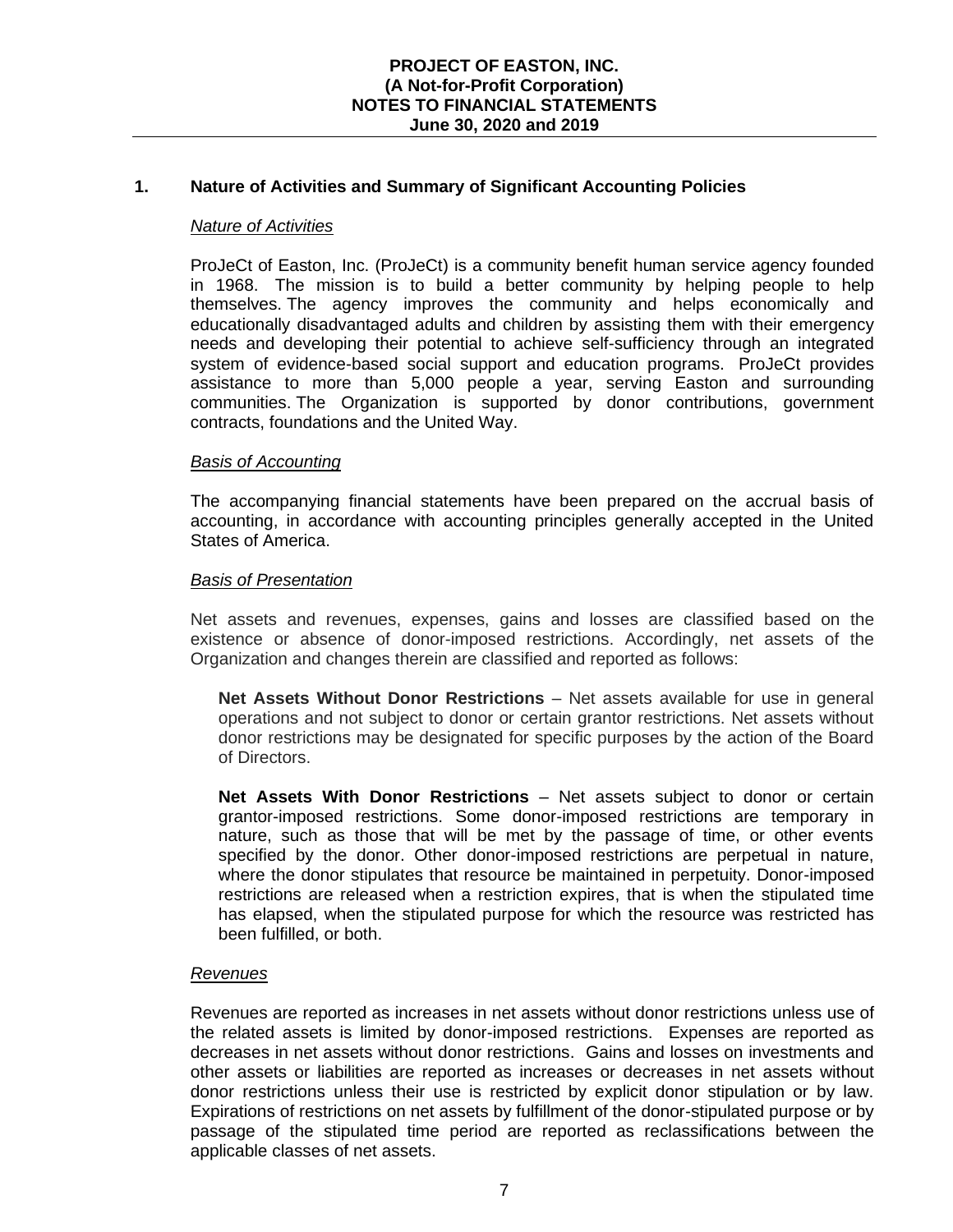# **1. Nature of Activities and Summary of Significant Accounting Policies (Continued)**

## *Revenues (Continued)*

• Grants and Contributions – The Organization receives multiple grants from government agencies and contributions from individuals and the general public used to assist with the Organization's daily operations. Grants and contributions are recognized in the period that they earned in accordance with ASC 958-605.

## *Contributions*

Contributions received and unconditional promises to give are measured at their fair values and are reported as an increase in net assets. The Organization reports gifts of cash and other assets as restricted support if they are received with donor stipulations that limit the use of the donated assets, or if they are designated as support for future periods. When a donor restriction expires, that is when a stipulated time restriction ends or purpose restriction is accomplished, net assets with donor restrictions are reclassified to net assets without donor restrictions and reported in the Statements of Activities as net assets released from restrictions. Donor-restricted contributions whose restrictions are met in the same reporting period are reported as unrestricted support. Management reviews contribution receivable balances for collectability based on aging of the pledges. An allowance of \$4,000 was deemed adequate by management for 2020 and 2019.

The Organization reports gifts of goods and equipment as unrestricted support unless explicit donor stipulations specify how the donated assets must be used. Gifts of longlived assets with explicit restrictions that specify how the assets are to be used and gifts of cash or other assets that must be used to acquire long-lived assets are reported as restricted support. Absent explicit donor stipulations about how long-lived assets must be maintained, the Organization reports expirations of donor restrictions when the donated or acquired long-lived assets are placed in service.

## *Use of Estimates*

The preparation of financial statements in conformity with accounting principles generally accepted in the United States of America requires management to make estimates and assumptions that affect certain reported amounts and disclosures. Actual results could differ from those estimates.

## *Cash and Cash Equivalents*

For purposes of the Statements of Cash Flows, the Organization considers all highly liquid investments available for current use with an initial maturity of three months or less to be cash and cash equivalents. Money market funds held in investment accounts are excluded.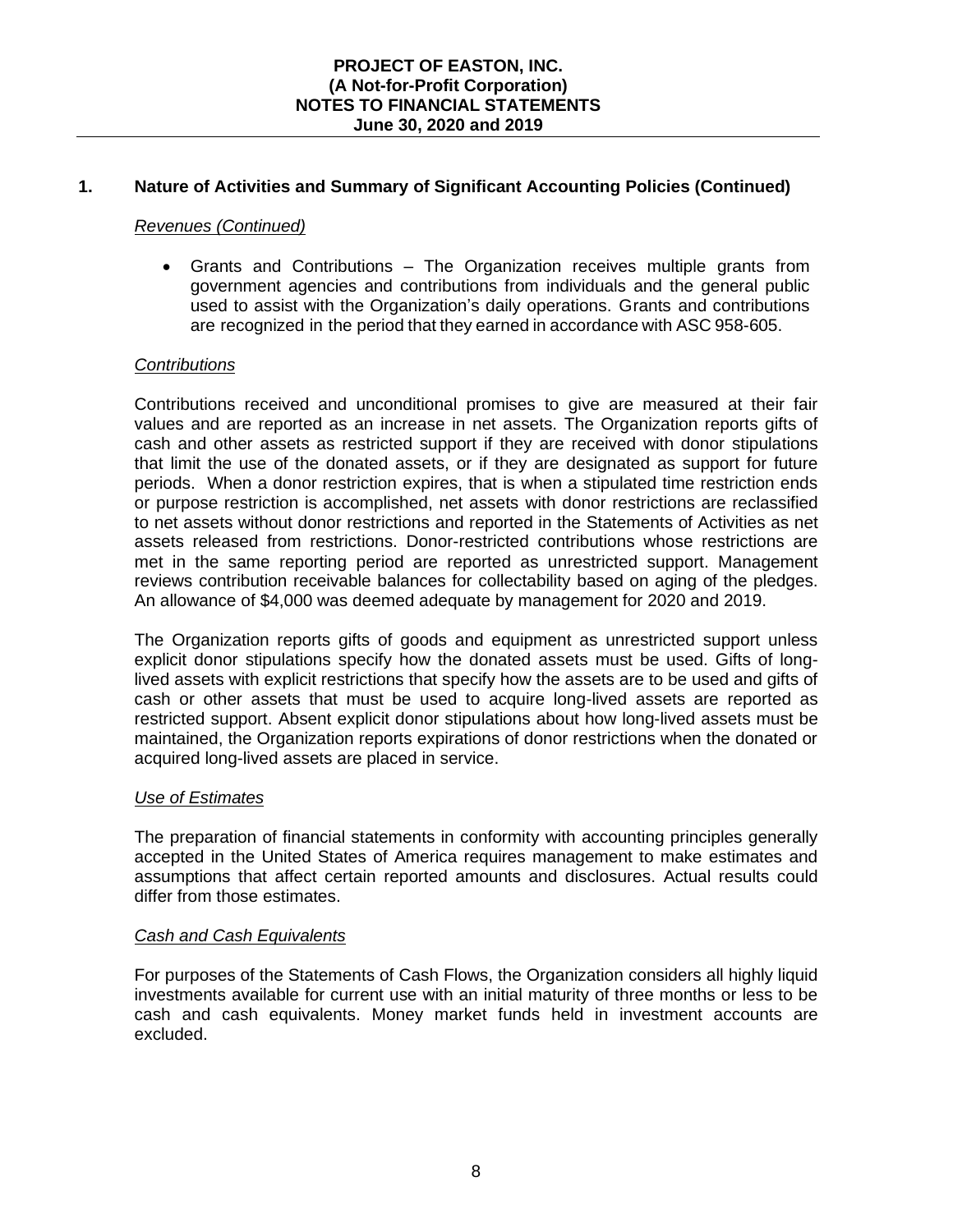## **1. Nature of Activities and Summary of Significant Accounting Policies (Continued)**

## *Accounts Receivable*

Accounts receivable represents amounts due from various sources including government agencies. Management has determined that the receivables are fully collectible; therefore, no allowance for uncollectibles is considered necessary.

### *Investments*

Investments in marketable securities with readily determinable fair values and all investments in debt securities are valued at their fair values in the Statements of Financial Position. Unrealized gains and losses are included in the change in net assets.

### *Property and Equipment*

The Organization capitalizes property and equipment with an original cost over \$1,000. Property and equipment is stated at cost or at estimated fair value at the date of gift. Depreciation is computed using the straight-line method over the estimated lives of the assets, as follows:

| Equipment                     | 5-15 years  |
|-------------------------------|-------------|
| <b>Furniture and Fixtures</b> | 5-10 years  |
| Leasehold Improvements        | 5-15 years  |
| <b>Building Improvements</b>  | 10-40 years |
| <b>Building</b>               | 40 years    |

Routine repairs and maintenance costs are expensed as incurred.

#### *Donated Materials and Services*

Donated materials and equipment are reflected as contributions in the accompanying statements at their estimated values at the date of receipt. Donated services of specialized skill (i.e., legal) that would be purchased in the absence of this donation are recorded at an estimated market rate for the corresponding hours spent. No amounts have been recognized in the accompanying Statement of Activities for donated services because the criteria for recognition of such volunteer efforts have not been satisfied. However, a substantial number of volunteers have donated significant amounts of their time in the Organization's program services and in its fund-raising campaigns.

### *Operations*

Results from operations in the Statements of Activities reflect all transactions increasing or decreasing net assets except those items of a capital nature – that is, items associated with investment or acquisition of land, building, and equipment.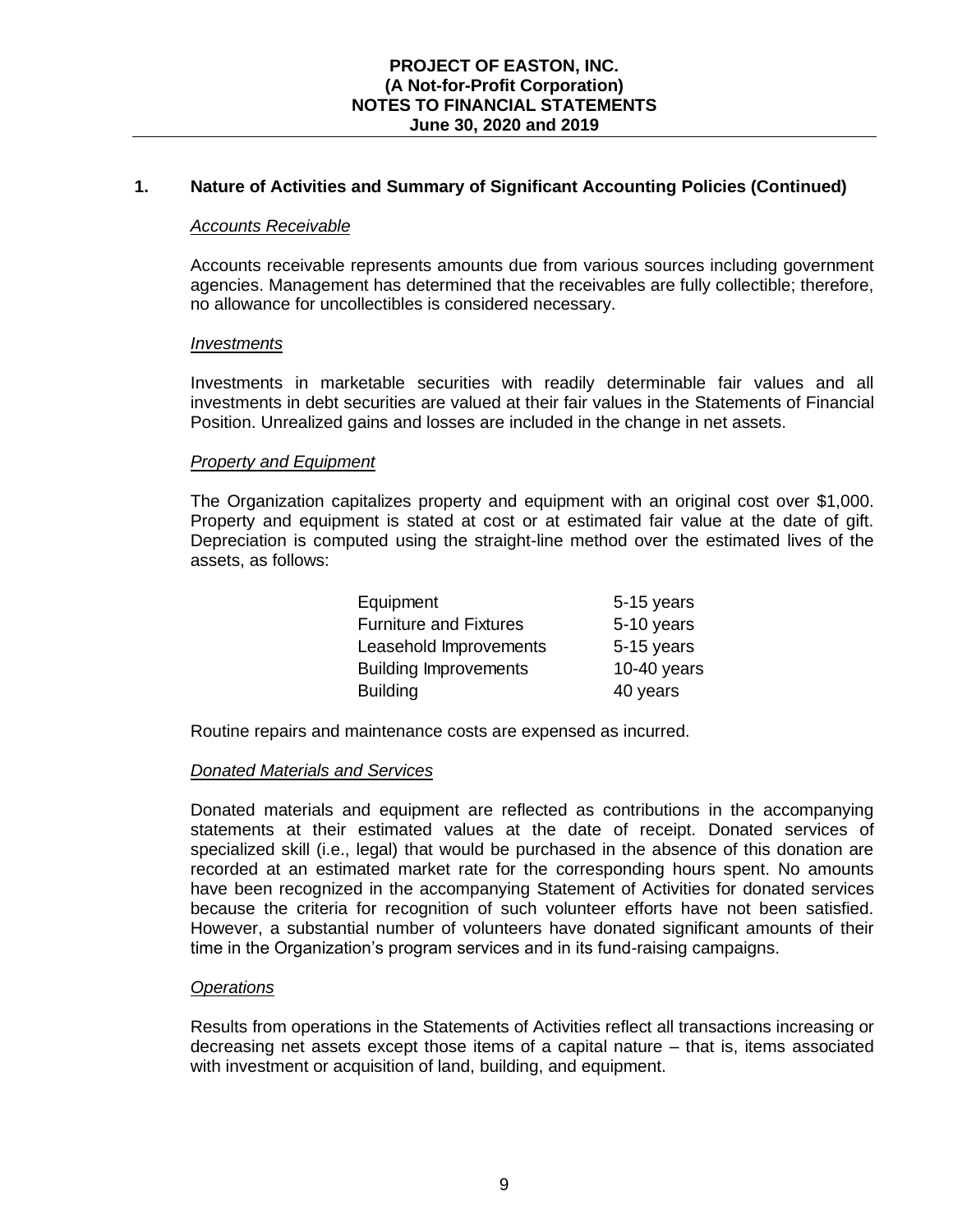## **PROJECT OF EASTON, INC. (A Not-for-Profit Corporation) NOTES TO FINANCIAL STATEMENTS June 30, 2020 and 2019**

# **1. Nature of Activities and Summary of Significant Accounting Policies (Continued)**

## *Income Taxes*

ProJeCt of Easton, Inc. is a not-for-profit organization that is exempt from income taxes under Section 501(c)(3) of the Internal Revenue Code.

The accounting standard for uncertainty in income taxes addresses the determination of whether tax benefits claimed or expected to be claimed on a tax return should be recorded in the financial statements. Under that guidance, the Organization may recognize the tax benefits from an uncertain tax position only if it is more likely than not that the tax position will be sustained on examination by taxing authorities based on the technical merits of the position. Examples of tax positions include the tax-exempt status of the Organization and various positions related to the potential sources of unrelated business taxable income (UBIT). The tax benefits recognized in the financial statements from such a position are measured based on the largest benefit that has a greater than 50% likelihood of being realized upon ultimate settlement. There were no unrecognized tax benefits identified or liabilities recorded for fiscal year 2020 and 2019.

The Organization files its 990 with the United States Internal Revenue Service.

## *Functional Allocation of Expenses*

The costs of providing the various programs and other activities have been summarized on a functional basis in the Statements of Activities and Statements of Functional Expenses. Accordingly, certain costs have been allocated among the programs and supporting services benefited. Expenses that can be identified with a specific program, fundraising, or support service are allocated directly according to their natural classification. Other expenses that are common to several functions are allocated based on estimates made for time spent by key personnel between functions, space occupied by function, and other objective bases.

## *Concentration of Credit Risk*

The Organization maintains accounts at various banks. Accounts at each bank are insured by the Federal Deposit Insurance Corporation (FDIC) up to \$250,000. At times, the Organization maintains cash balances which may exceed federally insured limits; it historically has not experienced any credit-related losses. Amounts in excess of FDIC limits at June 30, 2020 were \$323,343.

### *Concentration of Grants*

Approximately 22% and 21% of the Organization's support for the year ended June 30, 2020 and 2019, respectively came from government grants.

## *Advertising Costs*

Advertising costs are expensed as incurred and charged to programs and/or management and general based on the nature of the expense. Total advertising expense was \$940 and \$2,583 for the years ended June 30, 2020 and 2019, respectively.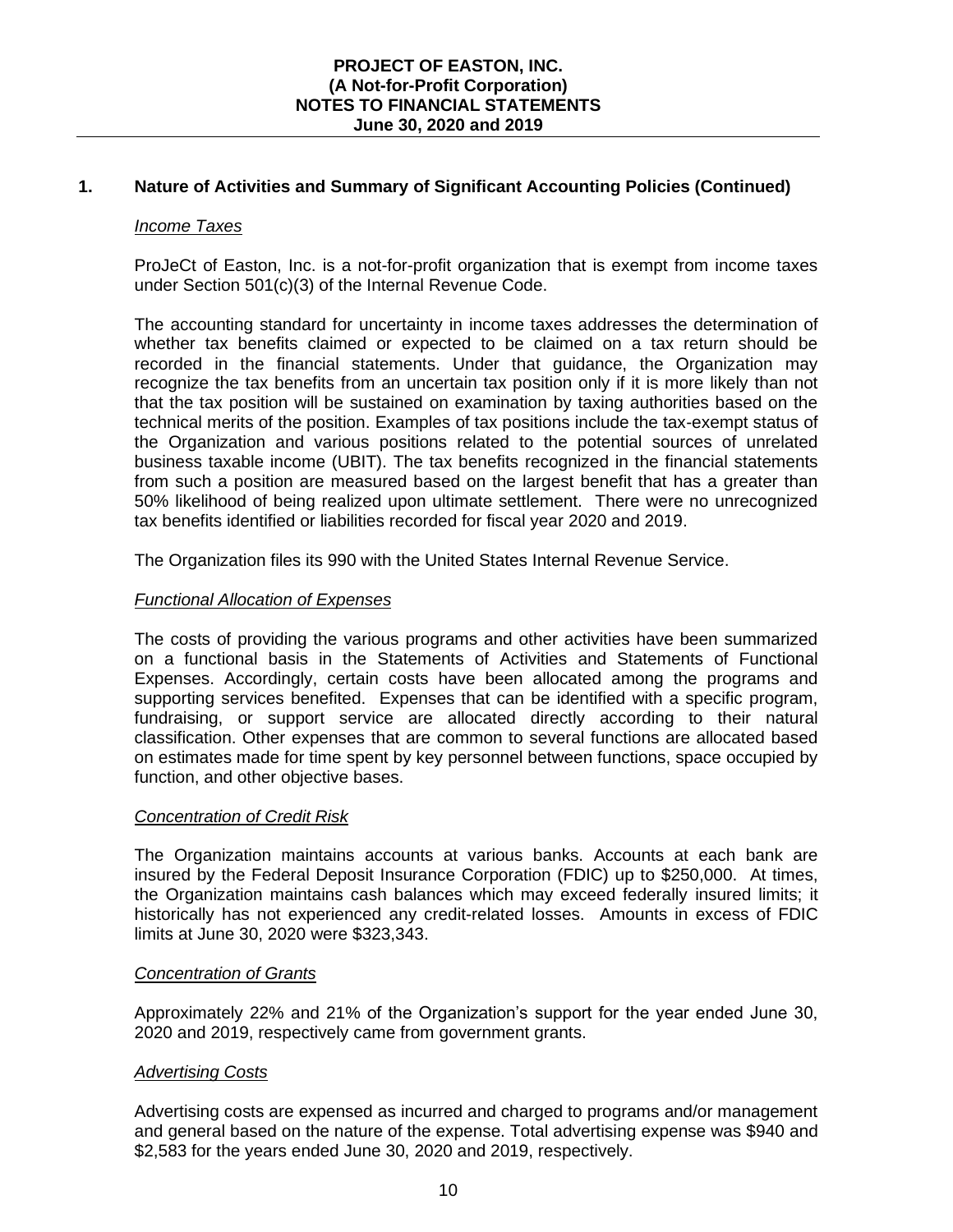# **1. Nature of Activities and Summary of Significant Accounting Policies (Continued)**

## *Accounting for Paycheck Protection Program (PPP)*

The Organization may account for a Paycheck Protection Program (PPP) loan as a financial liability in accordance with FASB ASC Topic 470, Debt, or under other models, if certain conditions are met. If the Organization expects to meet the PPP's eligibility criteria and concludes that the PPP loan represents, in substance, a grant that is expected to be forgiven, the Organization may account for the PPP loan in accordance with ASC Subtopic 958-605 as a conditional contribution. As of June 30, 2020, management had not evaluated whether the Organization will meet the eligibility criteria for full forgiveness of the Loan. For this reason, the Organization has elected the debt method. Under this method, the Organization recorded a debt liability on the Statement of Financial Position and will subsequently recognize revenue from the extinguishment of debt once forgiveness has been determined by the Small Business Administration. On May 8, 2020, the Organization received \$196,100 under the Paycheck Protection Program.

## *Adoption of New Accounting Standards*

The Financial Accounting Standards Board (FASB) issued two Accounting Standard Updates that affect the Organization's revenue recognition, as noted below. The Updates became effective for fiscal years beginning after December 15, 2018. However, with the ongoing COVID-19 global pandemic, FASB deferred the effective date of ASU No. 2014- 09 (Topic 606) to fiscal years beginning after December 15, 2019. The Organization has elected to implement each Update during the fiscal year ended June 30, 2020 and both Updates were retrospectively applied to the fiscal year ended June 30, 2019.

The Organization has adopted the provisions of ASU 2014-09 Not-for-Profit Entities (Topic 606): *Revenue from Contracts with Customers* and all subsequent amendments to the ASU, which affects contracts with customers to transfer goods or services and contracts for the transfer of non-financial assets (unless those contracts are within the scope of other standards). The core principle of this Update is that an entity should recognize revenue to depict the transfer of promised goods or services to customers in an amount that reflects the consideration to which the entity expects to be entitled in exchange for the good or services. This Update requires entities to make new judgements and estimates and provide expanded disclosures about revenue.

The Organization has also adopted the provisions of ASU 2018-08 Not-For-Profit Entities (Topic 958): *Clarifying the Scope and the Accounting Guidance for Contributions Received and Contributions Made*, which establishes standards for characterizing grants and similar contracts with resource providers as either exchange transactions or conditional contributions.

The Organization's revenues from government grants and contracts, and contributions are outside the scope of ASC 606. The Organization has determined that the implementation of the Updates did not significantly impact the financial statements and therefore, there were no required prior period adjustments. Refer to *Revenue from Contracts with Customers* within the *Nature of Activities and Summary of Significant Accounting Policies* (Note 1), for further discussion of the Organization's accounting policies for revenue sources within the scope of ASC 606.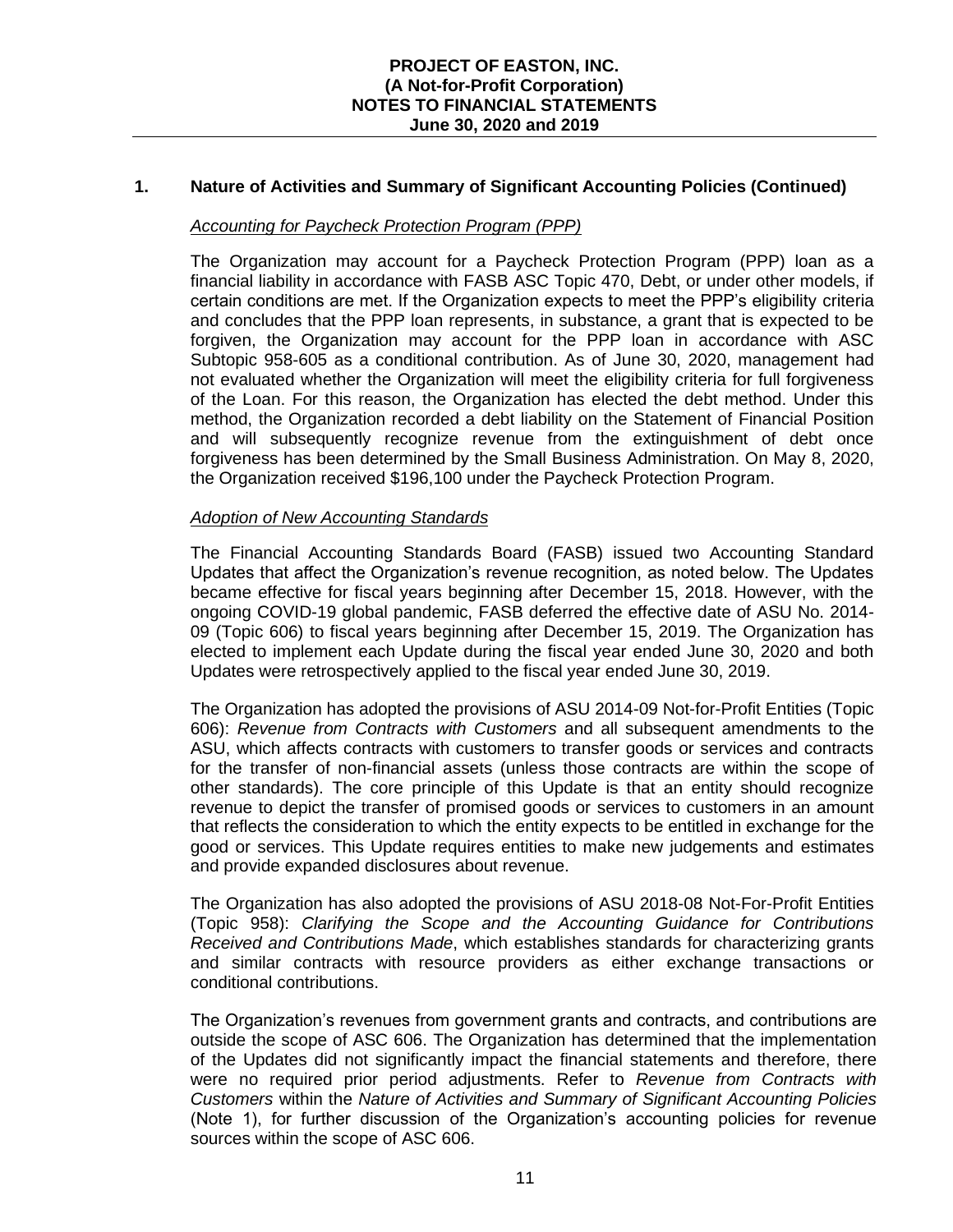## **2. Liquidity and Availability of Resources**

Financial assets available for general expenditure, that is, without donor or other restrictions limiting their use, within one year of the date of the Statements of Financial Position, consist of the following:

|                                        | June 30, |           |    |           |  |  |  |
|----------------------------------------|----------|-----------|----|-----------|--|--|--|
|                                        |          | 2020      |    | 2019      |  |  |  |
| Without Donor Restrictions:            |          |           |    |           |  |  |  |
| Cash and Cash Equivalents              | \$       | 742,724   | \$ | 667,464   |  |  |  |
| <b>Accounts Receivable</b>             |          | 73,614    |    | 25,255    |  |  |  |
| <b>Contributions Receivable</b>        |          | 6,054     |    | 3,406     |  |  |  |
| Long-Term Investments                  |          | 537,057   |    | 425,559   |  |  |  |
|                                        |          | 1,359,449 |    | 1,121,684 |  |  |  |
| Less: Designated for Operating Reserve |          | (393,668) |    | (364,377) |  |  |  |
|                                        |          |           |    |           |  |  |  |
|                                        |          | 965,781   |    | 757,307   |  |  |  |

The Organization is supported mainly by contributions and contract revenues. The Organization believes that funding from contract revenues and contributions along with the assets held at June 30, 2020, is sufficient to enable the Organization to continue to operate for the upcoming year. Additionally, the Organization has access to a \$150,000 line of credit which it could draw upon to meet cash needs and the operating reserve designated by the Board of Directors could be made available with action by the Board (See Note 9).

### **3. Investments**

Investments as of June 30, 2020 and 2019 are summarized as follows:

|                                    |                           | June 30, 2020             |                     | June 30, 2019            |
|------------------------------------|---------------------------|---------------------------|---------------------|--------------------------|
|                                    | Market<br>Cost            |                           | Cost                | Market                   |
| Money Market Funds<br>Mutual Funds | 23.181<br>\$<br>1,977,031 | 23.181<br>\$<br>2,130,250 | 45.960<br>1,901,804 | 45,960<br>S<br>2,069,162 |
|                                    | 2,000,212                 | \$2,153,431               | 1.947.764           | 2,115,122<br>S           |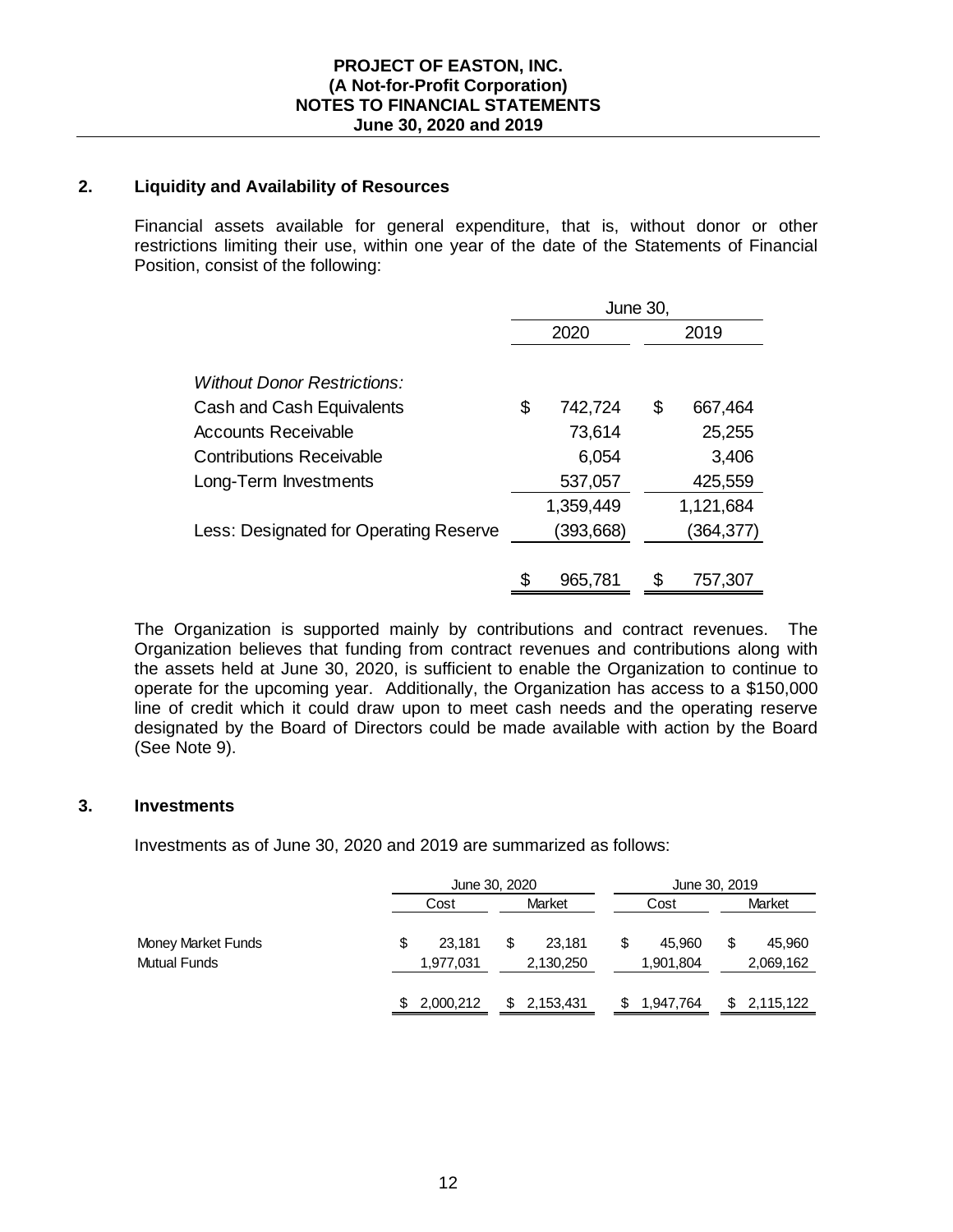## **PROJECT OF EASTON, INC. (A Not-for-Profit Corporation) NOTES TO FINANCIAL STATEMENTS June 30, 2020 and 2019**

# **3. Investments (Continued)**

The following schedule summarizes the investment return and its classification in the Statements of Activities for the year ended June 30, 2020 and 2019.

|                                                                                                             | <b>June 30,</b> |                                           |    |                                        |  |  |  |
|-------------------------------------------------------------------------------------------------------------|-----------------|-------------------------------------------|----|----------------------------------------|--|--|--|
|                                                                                                             |                 | 2020                                      |    | 2019                                   |  |  |  |
| <b>Interest and Dividends</b><br><b>Realized Gains (Losses)</b><br><b>Unrealized Gains (Losses)</b><br>Fees | \$              | 62,311<br>2,269<br>(13, 369)<br>(10, 633) | \$ | 61,207<br>(3,343)<br>68,310<br>(9,960) |  |  |  |
| <b>Investment Return - Long Term</b><br><b>Investments</b>                                                  | \$              | 40,578                                    | \$ | 116,214                                |  |  |  |
| Interest/Dividend Income from Operations<br>Realized Gain (Loss) on Donated                                 |                 | 23                                        |    | 73                                     |  |  |  |
| Stocks Sold                                                                                                 |                 | 285                                       |    | (337)                                  |  |  |  |
| <b>Investment Return Reported</b><br>on Statement of Activities                                             |                 | 40,886                                    |    | 115,950                                |  |  |  |

# **4. Contributions Receivable**

Contributions receivable as of June 30, 2020 and 2019 are as follows:

|                                       | June 30, |        |      |        |  |  |  |
|---------------------------------------|----------|--------|------|--------|--|--|--|
|                                       |          | 2020   | 2019 |        |  |  |  |
|                                       |          |        |      |        |  |  |  |
| Due in less than one year             | \$       | 45,054 | \$   | 28,906 |  |  |  |
| Due in one to five years              |          |        |      |        |  |  |  |
| <b>Total Contributions Receivable</b> |          | 45,054 |      | 28,906 |  |  |  |
| Less: Allowance for uncollectibles    |          | 4,000  |      | 4,000  |  |  |  |
| Net Contributions Receivable          |          | 41,054 |      | 24,906 |  |  |  |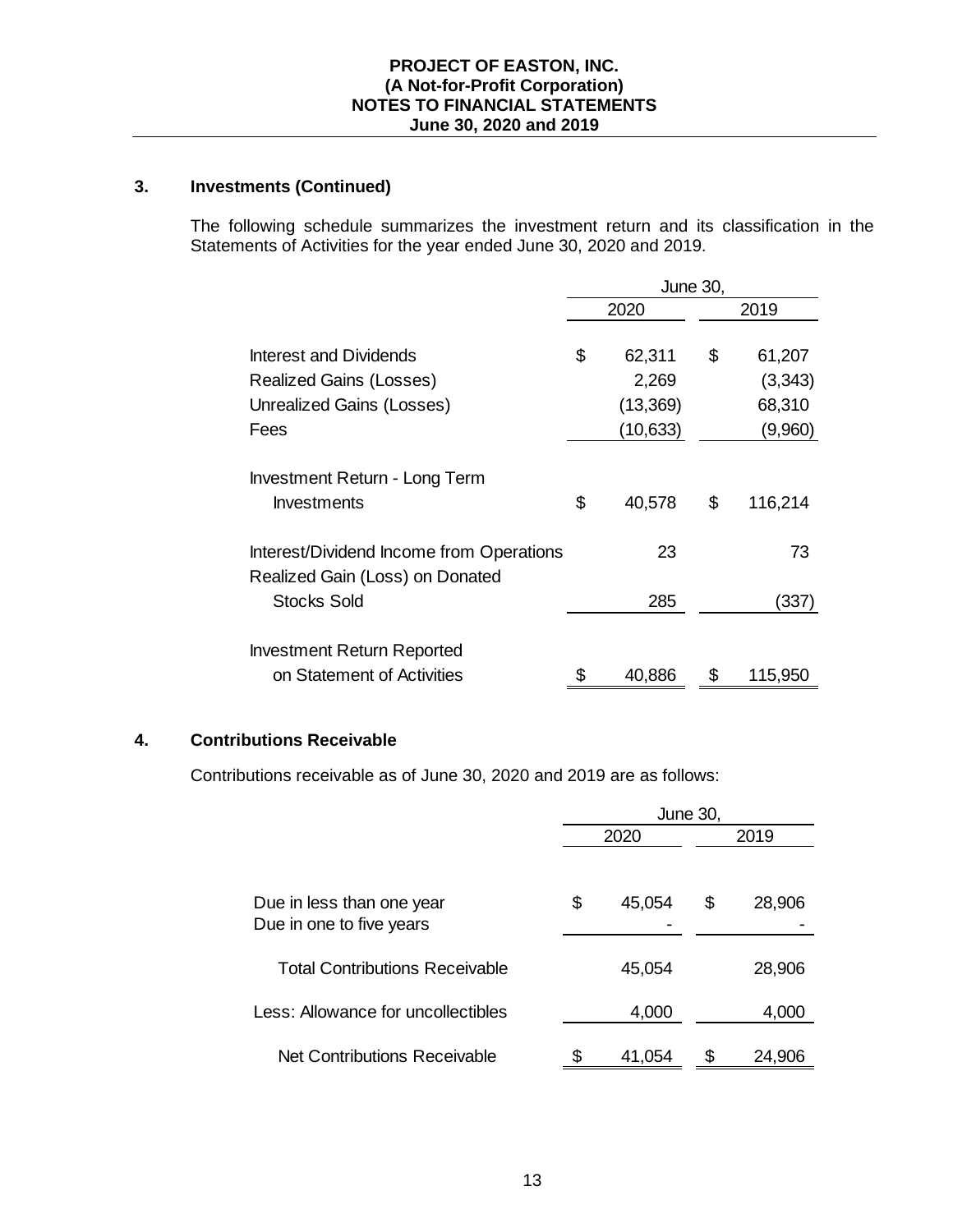## **5. Property and Equipment**

Property and equipment as of June 30, 2020 and 2019 consist of the following:

|                                   | June 30. |                      |                   |                     |      |                      |   |                     |  |  |
|-----------------------------------|----------|----------------------|-------------------|---------------------|------|----------------------|---|---------------------|--|--|
|                                   |          | 2020                 |                   |                     | 2019 |                      |   |                     |  |  |
|                                   |          | <b>Without Donor</b> | <b>With Donor</b> |                     |      | <b>Without Donor</b> |   | <b>With Donor</b>   |  |  |
|                                   |          | <b>Restrictions</b>  |                   | <b>Restrictions</b> |      | <b>Restrictions</b>  |   | <b>Restrictions</b> |  |  |
| Land                              | \$       |                      | S                 | 237.300             | \$   |                      | S | 237.300             |  |  |
| <b>Building</b>                   |          | 7.500                |                   | 1,152,644           |      |                      |   | 1,152,644           |  |  |
| Leasehold Improvements            |          | 53.894               |                   |                     |      | 53.894               |   |                     |  |  |
| Furniture, Fixtures and Equipment |          | 114,629              |                   |                     |      | 114,629              |   |                     |  |  |
| <b>Equipment Deposit</b>          |          |                      |                   |                     |      |                      |   |                     |  |  |
|                                   |          | 176,023              |                   | 1,389,944           |      | 168,523              |   | 1,389,944           |  |  |
| Less: Accumulated Depreciation    |          | 165,348              |                   | 391,056             |      | 159,123              |   | 362,015             |  |  |
|                                   |          | 10,675               |                   | 998,888             | \$   | 9,400                | S | 1,027,929           |  |  |

Depreciation charged to expense was \$35,266 and \$37,922 for the years ended June 30, 2020 and 2019, respectively. See Note 12 regarding the portion of Property and Equipment with donor restrictions.

### **6. Line of Credit**

The Organization has an unsecured bank line of credit available up to a maximum credit limit of \$150,000, due on demand, which expires December 31, 2021. As of June 30, 2020 and 2019 there was no outstanding balance.

### **7. Leases**

The Organization leases property at 320 Ferry Street, Easton, PA from St. John's Lutheran church for general operating purposes. The lease term formally expired prior to July 1, 2017 and has continued on a month-to-month basis since then based on the mutual understanding between the Organization and the church. Rent is \$850 per month plus refuse costs, which were \$115 per month until March 2019, and are now \$124 per month. Total expense for the years ended June 30, 2020 and 2019 was \$11,688 and \$11,616, respectively. The Organization expects to continue leasing this space, at a minimum, through June 30, 2021. The Organization also leases office equipment under long-term operating lease agreements. Operating lease expense was \$9,918 and \$6,180 for the years ended June 30, 2020 and 2019, respectively.

Minimum lease payments under these leases are as follows:

| Year ending June 30, |   |        |
|----------------------|---|--------|
| 2021                 | S | 9,540  |
| 2022                 |   | 2,385  |
|                      |   |        |
|                      | S | 11,925 |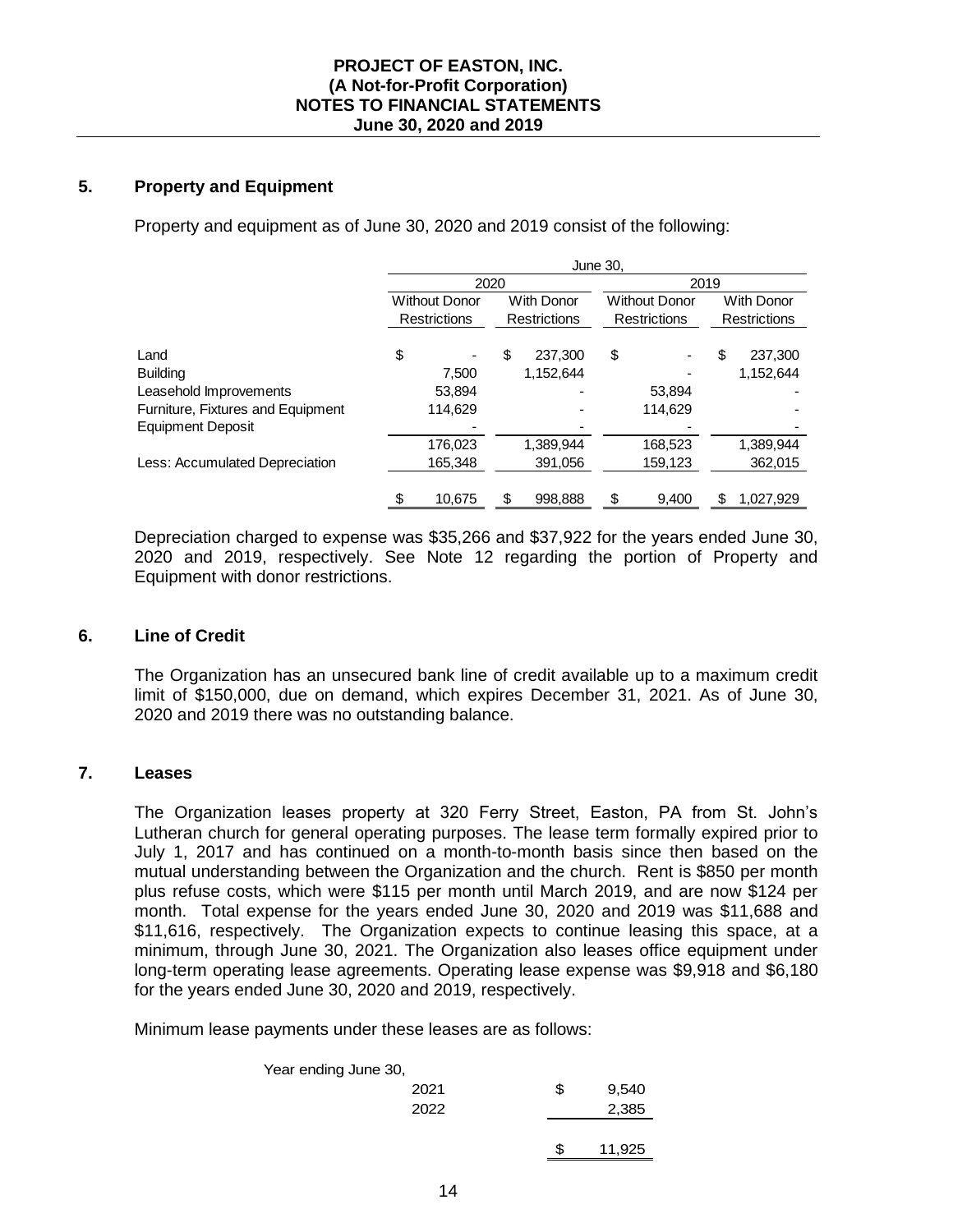## **8. Paycheck Protection Program Loan**

On May 8, 2020, the Organization received \$196,100 under the Paycheck Protection Program. There is a note payable in connection with the amount received. The note payable bears interest at 1.00% and the note is backed by the United States Small Business Administration (SBA). The note is forgivable under certain circumstances. Under the original terms of the loan, if not forgiven, the note was payable in eighteen monthly installments of \$10,894 plus interest from December, 2020 through May, 2022. Subsequent to the loan issuance, the SBA modified the terms of the Paycheck Protection Program, allowing borrowers to select a 24-week forgiveness period instead of the initial 8-week period. The forgiveness period then impacts the ten-month deferment period. The Organization elected the 24-week forgiveness period, and as such, the first loan payment, if not forgiven, is due in August, 2021. Given the deferred nature of the payments and possibility of forgiveness, the loan has been reported as a non-current liability.

### **9. Net Assets**

### Net Assets With Donor Restrictions

For the years ended June 30, 2020 and 2019, net assets with donor restrictions net asset activity consisted of the following:

|                                      | <b>Balance</b><br>July 1, 2019 |              | Revenue |    | Released from<br><b>Restrictions</b> |    | <b>Balance</b><br>June 30, 2020 |  |
|--------------------------------------|--------------------------------|--------------|---------|----|--------------------------------------|----|---------------------------------|--|
| Purpose Restricted:                  |                                |              |         |    |                                      |    |                                 |  |
| Easton Middle School Success Program | \$                             | \$<br>12,500 | 15,000  | \$ | (12,500)                             | \$ | 15,000                          |  |
| Sizzle                               |                                | 9,000        | 67,500  |    | (67,500)                             |    | 9,000                           |  |
| Pre K Early Childhood Education      |                                | 6,516        | 64,000  |    | (61, 247)                            |    | 9,269                           |  |
| Literacy                             |                                | 28,333       | 26,000  |    | (30,000)                             |    | 24,333                          |  |
| Success Academy                      |                                |              |         |    |                                      |    |                                 |  |
| Simply Savory                        |                                |              | 1,000   |    |                                      |    | 1,000                           |  |
| <b>FEMA</b>                          |                                | 7,874        |         |    | (7, 874)                             |    |                                 |  |
| Gift Cards-Food Pantry               |                                | 16,262       | 11,269  |    | (9,246)                              |    | 18,285                          |  |
| <b>Food Pantry</b>                   |                                | 7,500        | 23,931  |    | (7, 552)                             |    | 23,879                          |  |
|                                      |                                |              |         |    |                                      |    |                                 |  |
| Assist                               |                                |              |         |    |                                      |    |                                 |  |
| <b>Ferry Street Building</b>         | 1,027,929                      |              |         |    | (29,041)                             |    | 998,888                         |  |
| Realized/Unrealized Gain and Unspent |                                |              |         |    |                                      |    |                                 |  |
| Income from Endowment                | 322,821                        |              | 8,261   |    | (81, 450)                            |    | 249,632                         |  |
| <b>Restricted in Perpetuity:</b>     |                                |              |         |    |                                      |    |                                 |  |
| Endowment                            | 1,366,742                      |              |         |    |                                      |    | 1,366,742                       |  |
|                                      |                                |              |         |    |                                      |    |                                 |  |
|                                      | 2,805,477<br>S                 | \$           | 216,961 | \$ | (306,410)                            | S  | 2,716,028                       |  |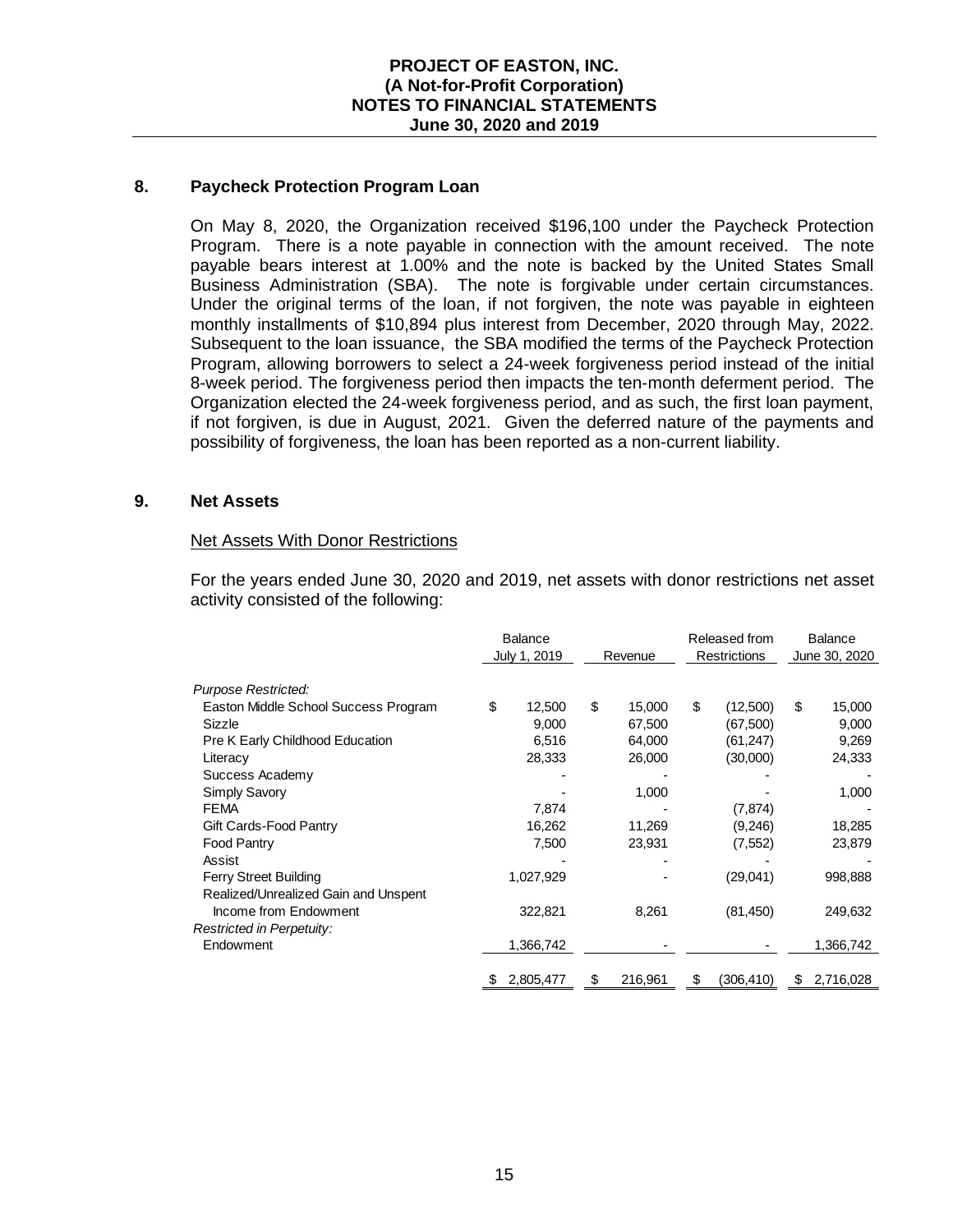## **9. Net Assets (Continued)**

## Net Assets With Donor Restrictions (Continued)

|                                      | <b>Balance</b><br>July 1, 2018 | Revenue      | Released from<br><b>Restrictions</b> | <b>Balance</b><br>June 30, 2019 |  |
|--------------------------------------|--------------------------------|--------------|--------------------------------------|---------------------------------|--|
| <b>Purpose Restricted:</b>           |                                |              |                                      |                                 |  |
| Easton Middle School Success Program | \$<br>13,500                   | \$<br>12,500 | \$<br>(13,500)                       | \$<br>12,500                    |  |
| Sizzle                               | 19,000                         | 86,000       | (96,000)                             | 9,000                           |  |
| Pre K Early Childhood Education      | 2,927                          | 51,000       | (47, 411)                            | 6,516                           |  |
| Literacy                             | 16,000                         | 30,000       | (17,667)                             | 28,333                          |  |
| Success Academy                      | 58,117                         | 100,000      | (158, 117)                           |                                 |  |
| Simply Savory                        | 500                            |              | (500)                                |                                 |  |
| <b>FEMA</b>                          |                                | 14,026       | (6, 152)                             | 7,874                           |  |
| Gift Cards-Food Pantry               | 12,247                         | 20,797       | (16, 782)                            | 16,262                          |  |
| Food Pantry                          | 3,000                          | 7,500        | (3,000)                              | 7,500                           |  |
| Assist                               | 1,000                          |              | (1,000)                              |                                 |  |
| <b>Ferry Street Building</b>         | 1,056,972                      |              | (29,043)                             | 1,027,929                       |  |
| Realized/Unrealized Gain and Unspent |                                |              |                                      |                                 |  |
| Income from Endowment                | 262,478                        | 91,663       | (31, 320)                            | 322,821                         |  |
| Restricted in Perpetuity:            |                                |              |                                      |                                 |  |
| Endowment                            | 1,366,742                      |              |                                      | 1,366,742                       |  |
|                                      | 2,812,483<br>P                 | 413,486      | (420,492)                            | 2,805,477                       |  |
|                                      |                                |              |                                      |                                 |  |

### Board Designated – Operating Reserve

The Board has adopted a Board Designated Operating Reserve Fund policy. The general purpose of the fund is to help ensure the long-term financial stability of the Organization and position it to respond to varying economic conditions and changes affecting the Organization's financial position and the ability of the Organization to continuously carry out its mission. The target amount to be attained and maintained for the reserve is 25% of annual operating expenses or about three months of expenses on average. At June 30, 2020 and 2019, the board designated operating reserve fund balances were \$393,668 and \$364,377, respectively.

### **10. Endowment Fund**

The Organization's endowment consists of one fund established for the purpose of supporting programs, services, and building operations of the Organization. As required by accounting principles generally accepted in the United States of America, net assets associated with endowment funds are classified and reported based on the existence or absence of donor-imposed restrictions.

#### *Interpretation of Relevant Law*

The Organization follows Commonwealth of Pennsylvania law and its own governing documents with respect to the management of endowment funds. In the absence of donor restrictions, the net appreciation on a donor-restricted endowment fund is spendable. As a result of this interpretation, the Organization classifies as net assets with donor restrictions in perpetuity (a) the original value of gifts donated to the permanent endowment; (b) the original value of subsequent gifts to the permanent endowment; and (c) accumulations to the permanent endowment made in accordance with the direction of the applicable donor gift instrument at the time the accumulation is added to the fund.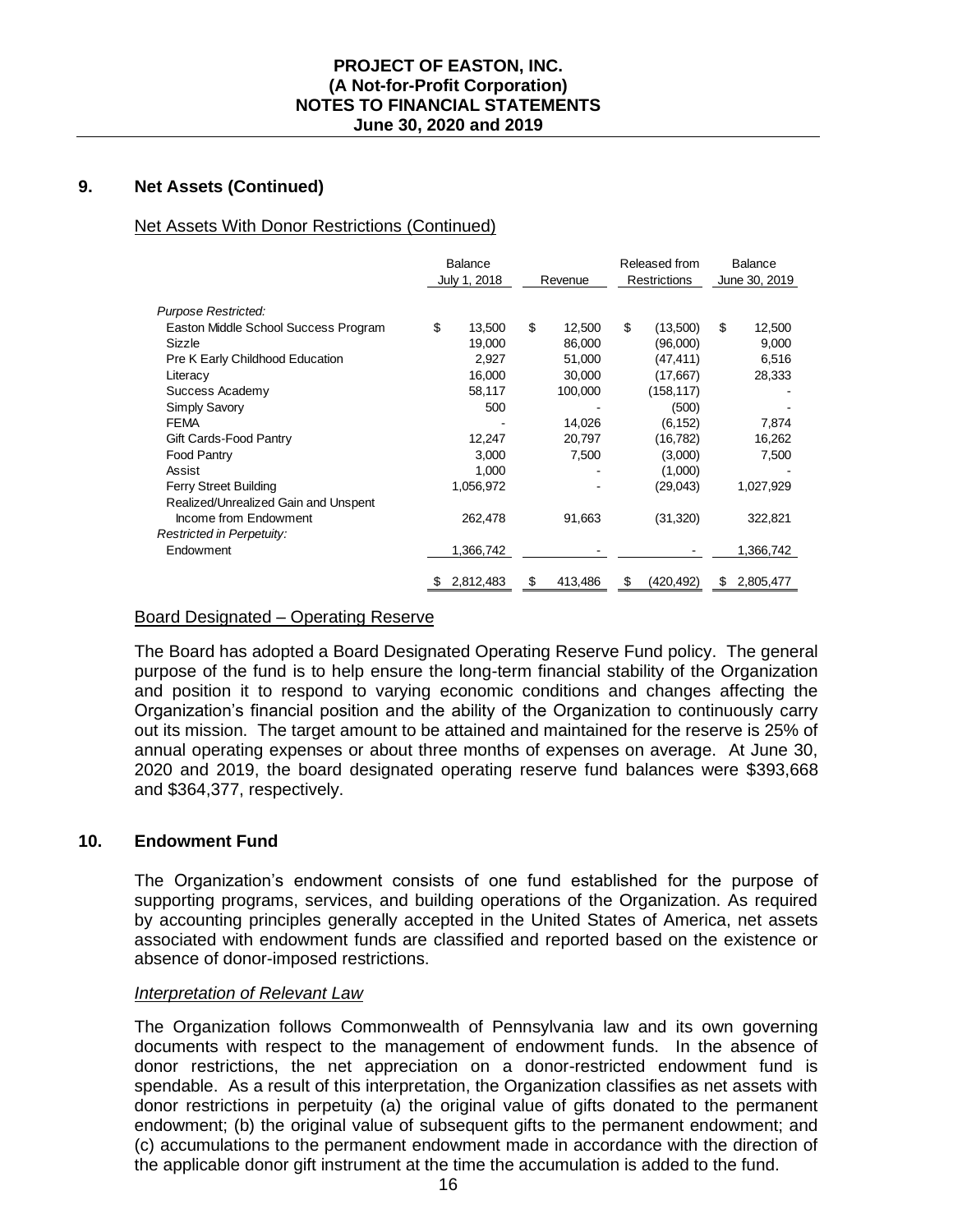# **10. Endowment Fund (Continued)**

## *Endowment Return Objectives, Risk Parameters and Strategies*

The goal of the investment and spending policy is for the productivity of the endowment funds to strike a balance between preserving and growing principal on one hand, and supporting a spending policy that sustains the Organization's mission on the other hand. The fund is to be managed in a prudent manner. The investment objectives are to: (a) maximize contributions to the ProJeCt's operating and capital needs, (b) maintain the principal of endowment gifts and endeavor to protect the assets from erosion of purchasing power, and (c) maintain an asset allocation mix of 50-70% equities and 30- 50% fixed income and cash and cash equivalents. Direct investment in securities of companies whose products or operating philosophies are contrary to the value of "service to humanity" is to be avoided.

## *Spending Policy*

The Organization follows "Total Return Policy" guidelines as established under Pennsylvania Act 141 and as adopted by the Board of Directors. The Organization's policy will be to distribute annually between two and seven percent (allowable "Total Return Policy" range) of the trailing three fiscal year average of the endowment's total asset value. The Board of Directors, with input from management and the finance committee, will establish annually the percentage to be adopted for distribution.

As of June 30, 2020 and 2019, total endowment composition by net assets class is:

|                                                                                              |                            | 2020                       | 2019                       |                            |  |  |
|----------------------------------------------------------------------------------------------|----------------------------|----------------------------|----------------------------|----------------------------|--|--|
|                                                                                              | <b>With Donor</b>          |                            | <b>With Donor</b>          |                            |  |  |
|                                                                                              | Restrictions               | Total                      | <b>Restrictions</b>        | Total                      |  |  |
| Donor-Restricted Endowment<br>Purpose and Time Restricted<br><b>Restricted in Perpetuity</b> | \$<br>249,632<br>1,366,742 | 249,632<br>£.<br>1,366,742 | \$<br>322,821<br>1,366,742 | \$<br>322,821<br>1,366,742 |  |  |
| Endowment Net Assets, June 30,                                                               | 1,616,374<br>-S            | S<br>1,616,374             | S<br>1,689,563             | 1,689,563<br>S             |  |  |
|                                                                                              |                            | 2020                       | 2019                       |                            |  |  |
|                                                                                              | <b>With Donor</b>          |                            | <b>With Donor</b>          |                            |  |  |
|                                                                                              | <b>Restrictions</b>        | Total                      | <b>Restrictions</b>        | Total                      |  |  |
| Endowment Net Assets, July 1,<br>Contributions                                               | \$<br>1,689,563            | S<br>1,689,563             | \$<br>1,629,220            | \$<br>1,629,220            |  |  |
| Investment Income                                                                            | 46,483                     | 46,483                     | 47,022                     | 47,022                     |  |  |
| Net Appreciation (Depreciation)                                                              | (38, 222)                  | (38, 222)                  | 44,641                     | 44,641                     |  |  |
| Amounts Released for Operations                                                              | (81,450)                   | (81,450)                   | (31,320)                   | (31,320)                   |  |  |
| Endowment Net Assets, June 30,                                                               | 1,616,374                  | 1,616,374<br>S             | 1,689,563<br>S             | 1,689,563<br>S.            |  |  |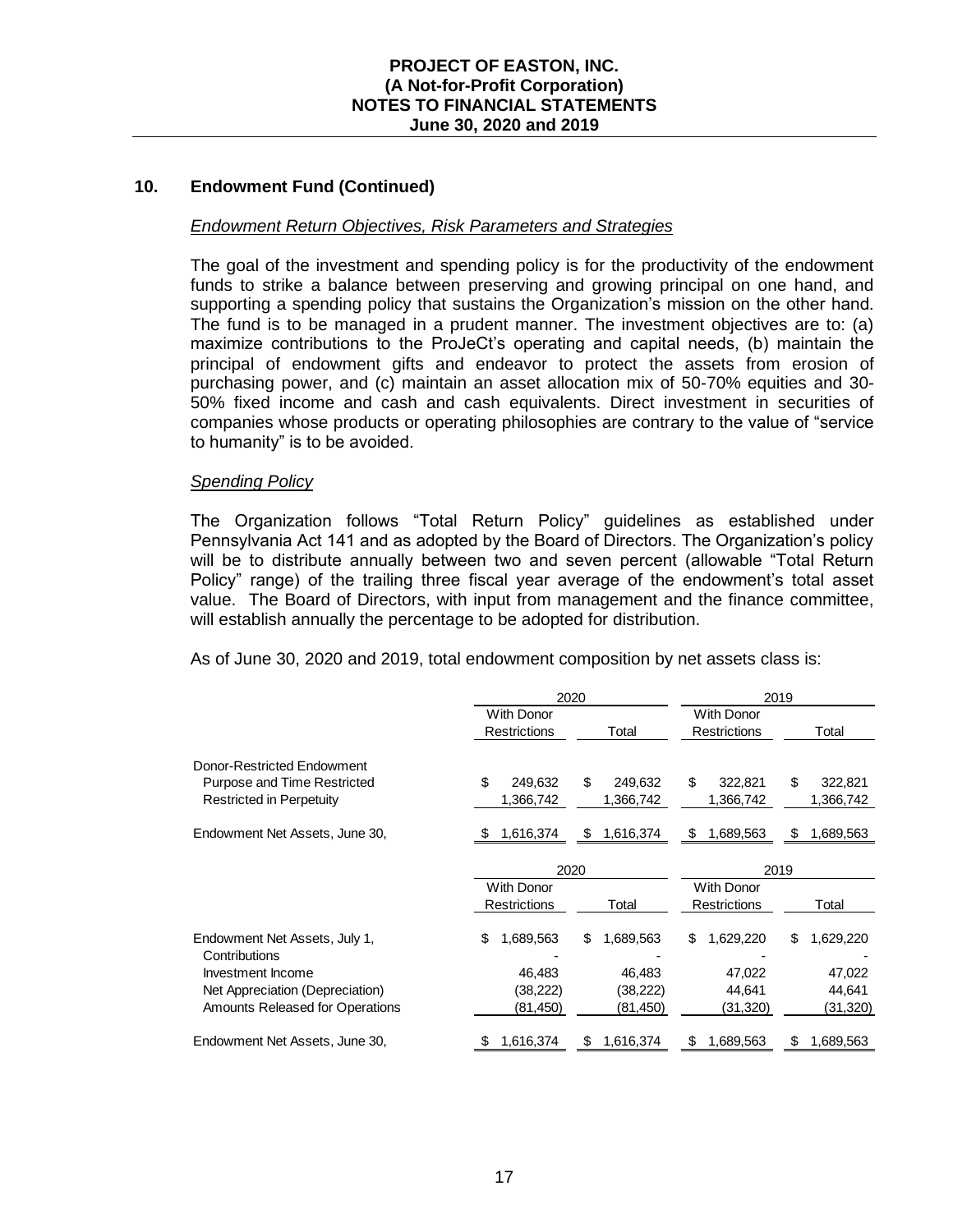## **PROJECT OF EASTON, INC. (A Not-for-Profit Corporation) NOTES TO FINANCIAL STATEMENTS June 30, 2020 and 2019**

## **11. Fair Value Measurements**

Financial Accounting Standards Board ASC 820-10, establishes a framework for measuring fair value. That framework provides a fair value hierarchy that prioritizes the inputs to valuation techniques used to measure fair value. The hierarchy gives the highest priority to unadjusted quoted prices in active markets for identical assets or liabilities (level 1 measurements) and the lowest priority to unobservable inputs (level 3 measurements). The three levels of the fair value hierarchy under FASB ASC 820-10 are described below:

- Level 1 Inputs to the valuation methodology are unadjusted quoted prices for identical assets or liabilities in active markets that the Organization has the ability to access.
- Level 2 **Inputs to the valuation methodology include:** 
	- Quoted prices for similar assets or liabilities in active markets;
	- Quoted prices for identical or similar assets or liabilities in inactive markets;
	- Inputs other than quoted prices that are observable for the asset or liability;
	- Inputs that are derived principally from or corroborated by observable market data by correlation or other means.

If the asset or liability has a specified (contractual) term, the Level 2 input must be observable for substantially the full term of the asset or liability.

Level 3 Inputs to the valuation methodology are unobservable, are significant to the fair value measurement and include management's judgments about the assumptions market participants would use in pricing the asset or liability.

The asset's or liability's fair value measurement level within the fair value hierarchy is based on the lowest level of any input that is significant to the fair value measurement. Investments classified within Level 3 whose fair value measurements consider several inputs may include Level 1 and/or Level 2 inputs as components of the overall fair value measurement. Valuation techniques used need to maximize the use of observable inputs and minimize the use of unobservable inputs.

Following is a description of the valuation methodologies used for assets measured at fair value. There have been no changes in the methodologies used at June 30, 2020.

*Mutual funds – bond funds and equity funds:* Valued at the net asset value ("NAV") of shares held by the Organization at year end.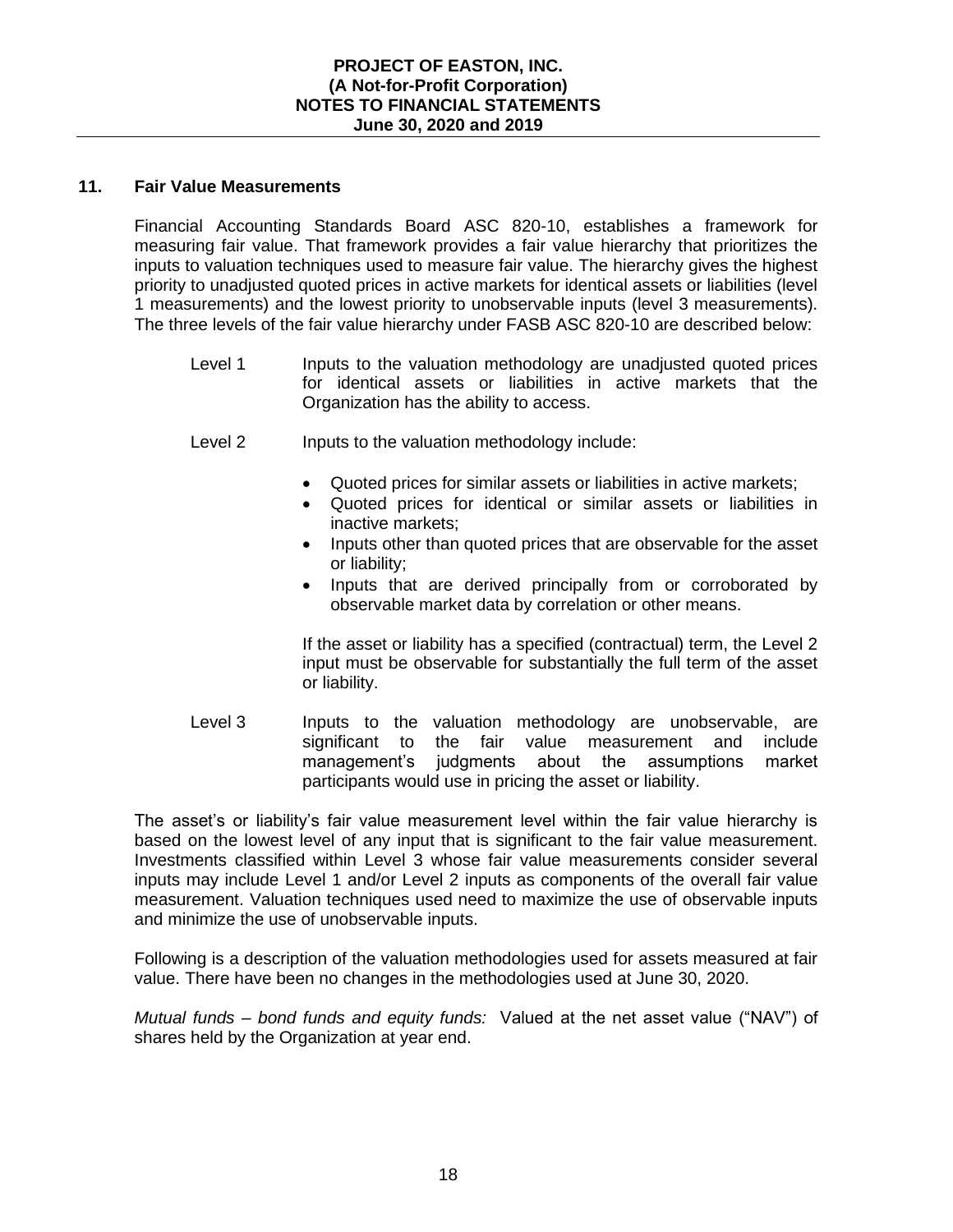## **11. Fair Value Measurements (Continued)**

The methods described above may produce a fair value calculation that may not be indicative of net realizable value or reflective of future fair values. Furthermore, while the Organization believes its valuation methods are appropriate and consistent with other market participants, the use of different methodologies or assumptions to determine the fair value of certain financial instruments could result in a different fair value measurement at the reporting date.

The following table sets forth by level, within the fair value hierarchy, the Organization's assets at fair value as of June 30, 2020 and 2019:

|                                   | Assets at Fair Value as of June 30, 2020 |                    |    |  |         |    |       |    |             |
|-----------------------------------|------------------------------------------|--------------------|----|--|---------|----|-------|----|-------------|
|                                   |                                          | Level 1<br>Level 2 |    |  | Level 3 |    | Total |    |             |
| <b>Money Market Funds</b>         | \$                                       | 23,181             | \$ |  |         | \$ |       | \$ | 23,181      |
| <b>Investments - Mutual Funds</b> |                                          |                    |    |  |         |    |       |    |             |
| <b>Bond Funds:</b>                |                                          |                    |    |  |         |    |       |    |             |
| Intermediate-term Bond            |                                          | 840,595            |    |  |         |    |       |    | 840,595     |
| Nontraditional Bond               |                                          | 111,972            |    |  |         |    |       |    | 111,972     |
| <b>Ultrashort Bond</b>            |                                          | 19,733             |    |  |         |    |       |    | 19,733      |
| Equity Funds:                     |                                          |                    |    |  |         |    |       |    |             |
| Foreign Large Blend               |                                          | 134,999            |    |  |         |    |       |    | 134,999     |
| Foreign Large Growth              |                                          | 25,889             |    |  |         |    |       |    | 25,889      |
| Foreign Large Value               |                                          | 124,629            |    |  |         |    |       |    | 124,629     |
| Large Blend                       |                                          | 600,542            |    |  |         |    |       |    | 600,542     |
| Small Growth                      |                                          | 74,095             |    |  |         |    |       |    | 74,095      |
| <b>Small Value</b>                |                                          | 54,601             |    |  |         |    |       |    | 54,601      |
| <b>World Allocation</b>           |                                          | 143,195            |    |  |         |    |       |    | 143,195     |
| Total Assets at Fair Value        |                                          | \$2,153,431        | \$ |  |         | \$ |       |    | \$2,153,431 |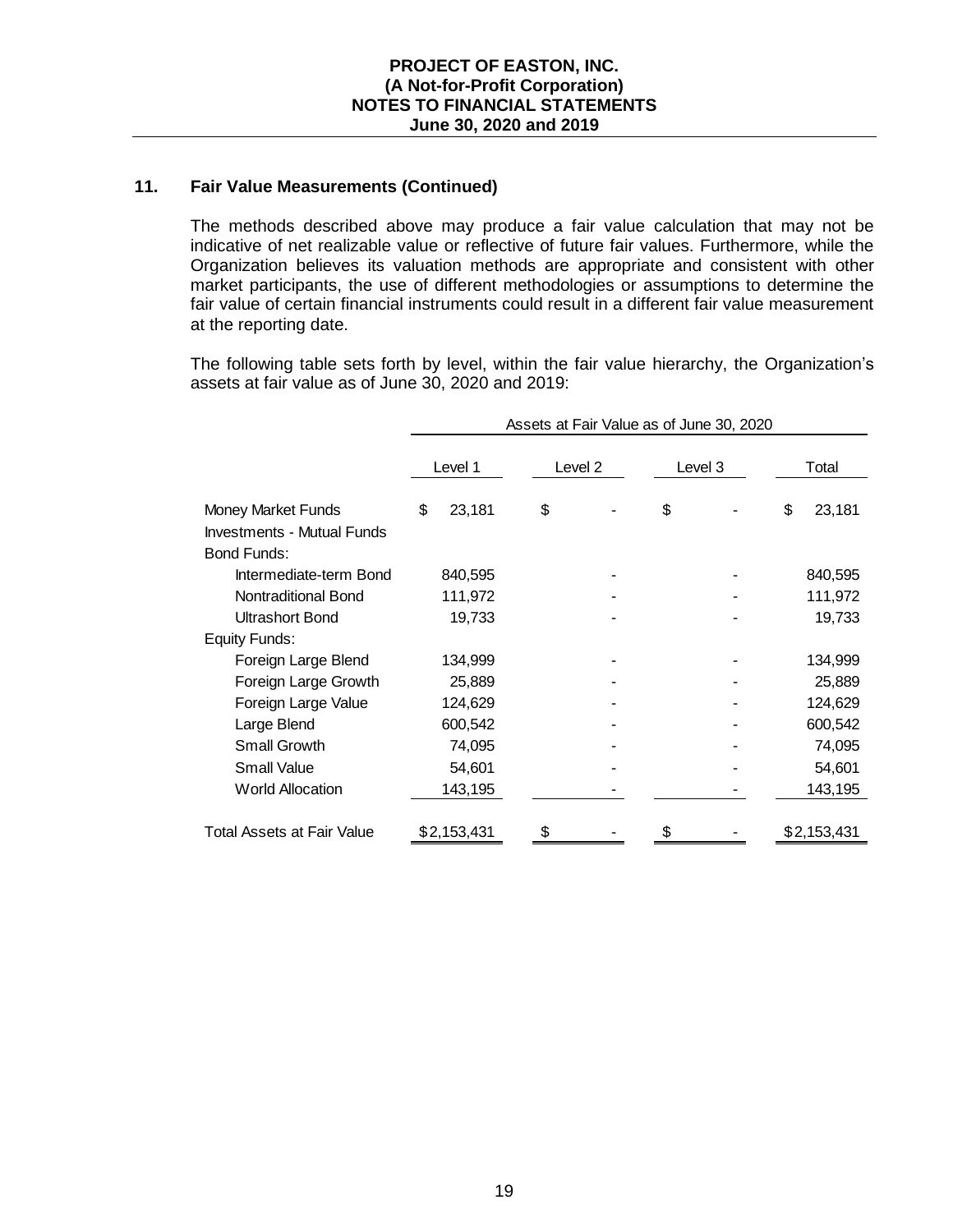# **11. Fair Value Measurements (Continued)**

|                                   | Assets at Fair Value as of June 30, 2019 |             |    |         |    |         |    |             |  |
|-----------------------------------|------------------------------------------|-------------|----|---------|----|---------|----|-------------|--|
|                                   | Level 1                                  |             |    | Level 2 |    | Level 3 |    | Total       |  |
| <b>Money Market Funds</b>         | \$                                       | 45,960      | \$ |         | \$ |         | \$ | 45,960      |  |
| <b>Investments - Mutual Funds</b> |                                          |             |    |         |    |         |    |             |  |
| <b>Bond Funds:</b>                |                                          |             |    |         |    |         |    |             |  |
| Intermediate-term Bond            |                                          | 700,272     |    |         |    |         |    | 700,272     |  |
| Nontraditional Bond               |                                          | 172,524     |    |         |    |         |    | 172,524     |  |
| <b>Ultrashort Bond</b>            |                                          | 19,775      |    |         |    |         |    | 19,775      |  |
| Equity Funds:                     |                                          |             |    |         |    |         |    |             |  |
| Foreign Large Blend               |                                          | 147,698     |    |         |    |         |    | 147,698     |  |
| Foreign Large Growth              |                                          | 25,191      |    |         |    |         |    | 25,191      |  |
| Foreign Large Value               |                                          | 138,010     |    |         |    |         |    | 138,010     |  |
| Large Blend                       |                                          | 579,650     |    |         |    |         |    | 579,650     |  |
| Small Growth                      |                                          | 72,512      |    |         |    |         |    | 72,512      |  |
| <b>Small Value</b>                |                                          | 62,952      |    |         |    |         |    | 62,952      |  |
| <b>World Allocation</b>           |                                          | 150,578     |    |         |    |         |    | 150,578     |  |
|                                   |                                          |             |    |         |    |         |    |             |  |
| <b>Total Assets at Fair Value</b> |                                          | \$2,115,122 |    |         |    |         |    | \$2,115,122 |  |

## **12. Commitments and Contingencies**

In September, 2005, the Organization was granted a quitclaim deed from the United States of America, acting through the Secretary of Education, for a property located on Ferry Street in Easton, Pennsylvania. The agreement requires compliance with various conditions for a period of thirty years, ending August 24, 2035. If the Organization fails to adhere to the conditions, the title and interest in the property will revert back to the government of the United States of America. The conditions are as follows: (a) The Organization must use all of the property for the educational programs described in the Organization's program plan of use, unless written consent for program modifications is received, (b) the Organization cannot sell, lease, sublease, rent, mortgage, encumber or transfer or dispose of any interest in the property, (c) the Organization must file a report on its maintenance and use of the property on an biennial basis, (d) the Organization must remain a non-profit organization, and (e) the Organization must comply with Title VI of the Civil Rights Act, Title IX of the Education Amendments of 1972 and code section 504 of the Rehabilitation Act of 1973.